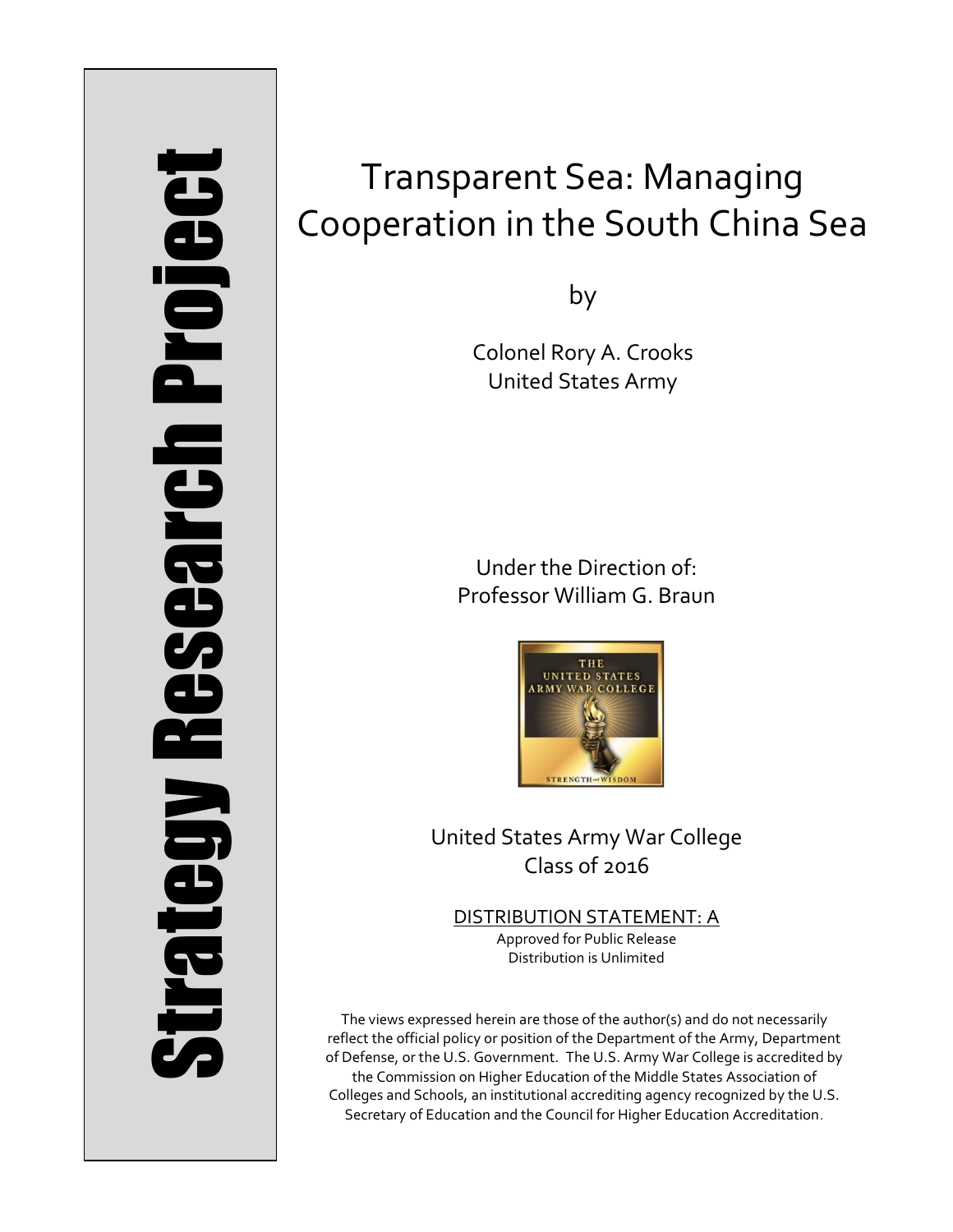| <b>REPORT DOCUMENTATION PAGE</b>                                                                                                                                                                                                                                                                                                                                                                                                                                                                                                                                                                                                                                                                                                                                                                                                                                                                                                                                                                                                                                                                                   |                             |                    |                           |                     |                           | Form Approved--OMB No. 0704-0188                        |  |
|--------------------------------------------------------------------------------------------------------------------------------------------------------------------------------------------------------------------------------------------------------------------------------------------------------------------------------------------------------------------------------------------------------------------------------------------------------------------------------------------------------------------------------------------------------------------------------------------------------------------------------------------------------------------------------------------------------------------------------------------------------------------------------------------------------------------------------------------------------------------------------------------------------------------------------------------------------------------------------------------------------------------------------------------------------------------------------------------------------------------|-----------------------------|--------------------|---------------------------|---------------------|---------------------------|---------------------------------------------------------|--|
| The public reporting burden for this collection of information is estimated to average 1 hour per response, including the time for reviewing instructions, searching existing data sources, gathering and<br>maintaining the data needed, and completing and reviewing the collection of information. Send comments regarding this burden estimate or any other aspect of this collection of information, including<br>suggestions for reducing the burden, to Department of Defense, Washington Headquarters Services, Directorate for Information Operations and Reports (0704-0188), 1215 Jefferson Davis Highway, Suite<br>1204, Arlington, VA 22202-4302. Respondents should be aware that notwithstanding any other provision of law, no person shall be subject to any penalty for failing to comply with a collection of information<br>if it does not display a currently valid OMB control number. PLEASE DO NOT RETURN YOUR FORM TO THE ABOVE ADDRESS.                                                                                                                                                  |                             |                    |                           |                     |                           |                                                         |  |
|                                                                                                                                                                                                                                                                                                                                                                                                                                                                                                                                                                                                                                                                                                                                                                                                                                                                                                                                                                                                                                                                                                                    | 1. REPORT DATE (DD-MM-YYYY) | 2. REPORT TYPE     |                           |                     |                           | 3. DATES COVERED (From - To)                            |  |
| 01-04-2016                                                                                                                                                                                                                                                                                                                                                                                                                                                                                                                                                                                                                                                                                                                                                                                                                                                                                                                                                                                                                                                                                                         |                             |                    | STRATEGY RESEARCH PROJECT |                     |                           | <b>5a. CONTRACT NUMBER</b>                              |  |
| <b>4. TITLE AND SUBTITLE</b><br>Transparent Sea: Managing Cooperation in the South China Sea                                                                                                                                                                                                                                                                                                                                                                                                                                                                                                                                                                                                                                                                                                                                                                                                                                                                                                                                                                                                                       |                             |                    |                           |                     |                           |                                                         |  |
|                                                                                                                                                                                                                                                                                                                                                                                                                                                                                                                                                                                                                                                                                                                                                                                                                                                                                                                                                                                                                                                                                                                    |                             |                    |                           |                     |                           | <b>5b. GRANT NUMBER</b>                                 |  |
|                                                                                                                                                                                                                                                                                                                                                                                                                                                                                                                                                                                                                                                                                                                                                                                                                                                                                                                                                                                                                                                                                                                    |                             |                    |                           |                     |                           | <b>5c. PROGRAM ELEMENT NUMBER</b>                       |  |
| 6. AUTHOR(S)                                                                                                                                                                                                                                                                                                                                                                                                                                                                                                                                                                                                                                                                                                                                                                                                                                                                                                                                                                                                                                                                                                       |                             |                    |                           |                     | <b>5d. PROJECT NUMBER</b> |                                                         |  |
| Colonel Rory A. Crooks<br><b>United States Army</b>                                                                                                                                                                                                                                                                                                                                                                                                                                                                                                                                                                                                                                                                                                                                                                                                                                                                                                                                                                                                                                                                |                             |                    |                           |                     |                           | <b>5e. TASK NUMBER</b>                                  |  |
|                                                                                                                                                                                                                                                                                                                                                                                                                                                                                                                                                                                                                                                                                                                                                                                                                                                                                                                                                                                                                                                                                                                    |                             |                    |                           |                     |                           | <b>5f. WORK UNIT NUMBER</b>                             |  |
| 7. PERFORMING ORGANIZATION NAME(S) AND ADDRESS(ES)<br>Professor William G. Braun                                                                                                                                                                                                                                                                                                                                                                                                                                                                                                                                                                                                                                                                                                                                                                                                                                                                                                                                                                                                                                   |                             |                    |                           |                     |                           | 8. PERFORMING ORGANIZATION<br><b>REPORT NUMBER</b>      |  |
| 9. SPONSORING/MONITORING AGENCY NAME(S) AND ADDRESS(ES)                                                                                                                                                                                                                                                                                                                                                                                                                                                                                                                                                                                                                                                                                                                                                                                                                                                                                                                                                                                                                                                            |                             |                    |                           |                     |                           | 10. SPONSOR/MONITOR'S ACRONYM(S)                        |  |
| U.S. Army War College, 122 Forbes Avenue, Carlisle, PA 17013                                                                                                                                                                                                                                                                                                                                                                                                                                                                                                                                                                                                                                                                                                                                                                                                                                                                                                                                                                                                                                                       |                             |                    |                           |                     |                           | <b>11. SPONSOR/MONITOR'S REPORT</b><br><b>NUMBER(S)</b> |  |
| <b>12. DISTRIBUTION / AVAILABILITY STATEMENT</b><br>Distribution A: Approved for Public Release. Distribution is Unlimited.<br>Please consider submitting to DTIC for worldwide availability? YES: $\boxtimes$ or NO: $\Box$ (student check one)<br>YES: <b>Z</b> or NO: □ (PA check one)<br>Project Adviser recommends DTIC submission?                                                                                                                                                                                                                                                                                                                                                                                                                                                                                                                                                                                                                                                                                                                                                                           |                             |                    |                           |                     |                           |                                                         |  |
| <b>13. SUPPLEMENTARY NOTES</b><br>Word Count: 5866                                                                                                                                                                                                                                                                                                                                                                                                                                                                                                                                                                                                                                                                                                                                                                                                                                                                                                                                                                                                                                                                 |                             |                    |                           |                     |                           |                                                         |  |
| <b>14. ABSTRACT</b><br>In the words of author Robert D. Kaplan, "the South China Sea is the future of conflict." With vital<br>national interests at stake and frequent military activities occurring in close proximity, parties<br>involved in the South China Sea must develop ways of managing tensions that inevitably<br>accompany sensitive interactions. While all military confidence building measures (CBM) generate<br>a degree of improved communication, transparency of intent, and predictability, the magnitude of<br>beneficial outcomes beyond these becomes a function of how well interests align between the<br>parties. To achieve sustainable success, CBM activities must meet a short list of prerequisites and<br>must trend toward inclusivity by building on small successes. Norms established through multiple<br>successful CBM iterations between a small number of partner militaries serve as a baseline for<br>incrementally including other militaries. Deliberately including key militaries in this process<br>ultimately contributes to stability in this volatile region. |                             |                    |                           |                     |                           |                                                         |  |
| <b>15. SUBJECT TERMS</b><br>Military Confidence Building Measures, Non-traditional Security Threats, U.S.-China Relations                                                                                                                                                                                                                                                                                                                                                                                                                                                                                                                                                                                                                                                                                                                                                                                                                                                                                                                                                                                          |                             |                    |                           |                     |                           |                                                         |  |
| 16. SECURITY CLASSIFICATION OF:                                                                                                                                                                                                                                                                                                                                                                                                                                                                                                                                                                                                                                                                                                                                                                                                                                                                                                                                                                                                                                                                                    |                             |                    | 17. LIMITATION            | 18. NUMBER OF PAGES |                           | 19a. NAME OF RESPONSIBLE PERSON                         |  |
| a. REPORT<br>UU                                                                                                                                                                                                                                                                                                                                                                                                                                                                                                                                                                                                                                                                                                                                                                                                                                                                                                                                                                                                                                                                                                    | <b>b. ABSTRACT</b><br>UU    | c. THIS PAGE<br>UU | <b>OF ABSTRACT</b><br>UU  | 30                  |                           | 19b. TELEPHONE NUMBER (w/area code)                     |  |

**Standard Form 298** (Rev. 8/98), Prescribed by ANSI Std. Z39.18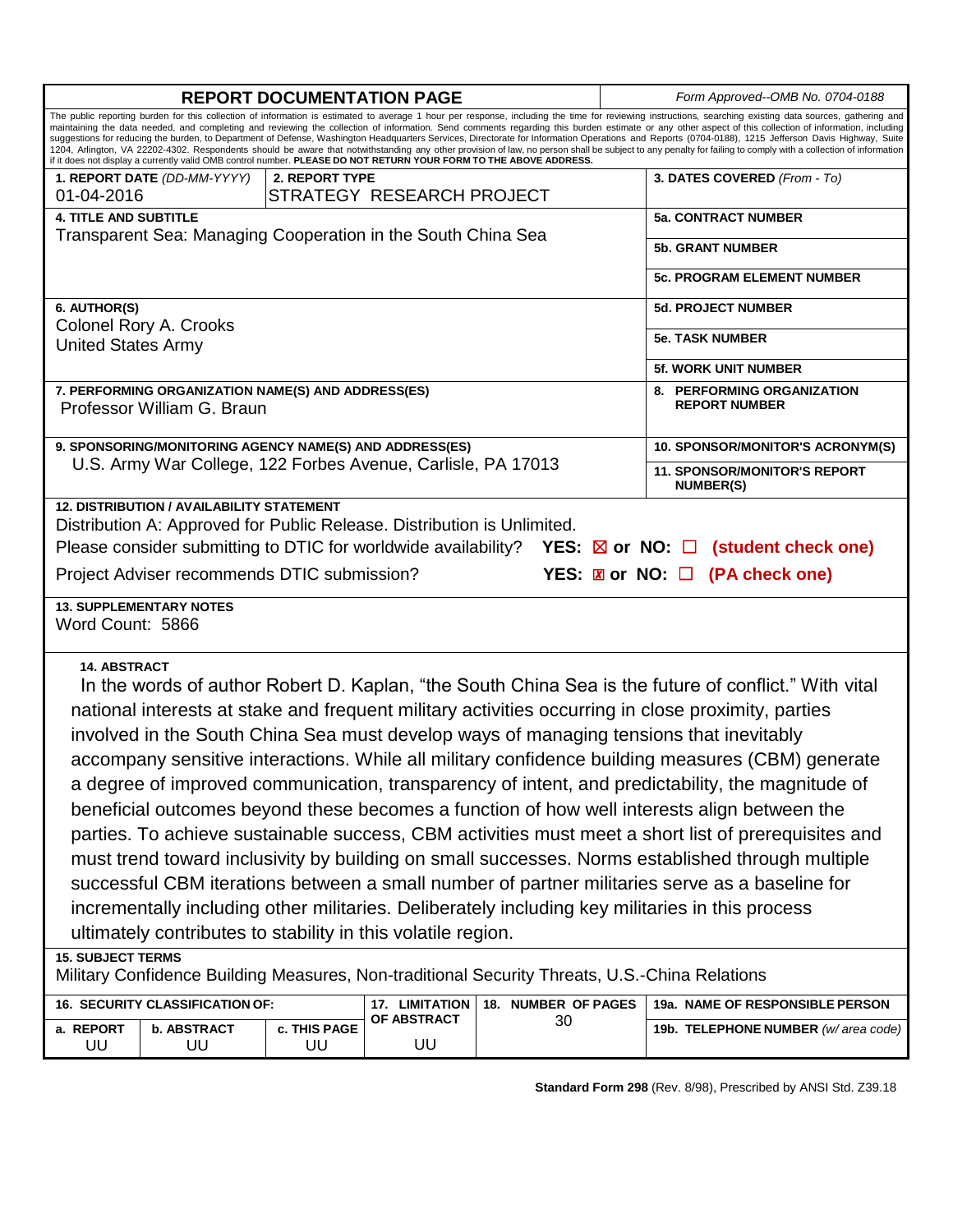## Transparent Sea: Managing Cooperation in the South China Sea (5866 words)

### **Abstract**

In the words of author Robert D. Kaplan, "the South China Sea is the future of conflict." With vital national interests at stake and frequent military activities occurring in close proximity, parties involved in the South China Sea must develop ways of managing tensions that inevitably accompany sensitive interactions. While all military confidence building measures (CBM) generate a degree of improved communication, transparency of intent, and predictability, the magnitude of beneficial outcomes beyond these becomes a function of how well interests align between the parties. To achieve sustainable success, CBM activities must meet a short list of prerequisites and must trend toward inclusivity by building on small successes. Norms established through multiple successful CBM iterations between a small number of partner militaries serve as a baseline for incrementally including other militaries. Deliberately including key militaries in this process ultimately contributes to stability in this volatile region.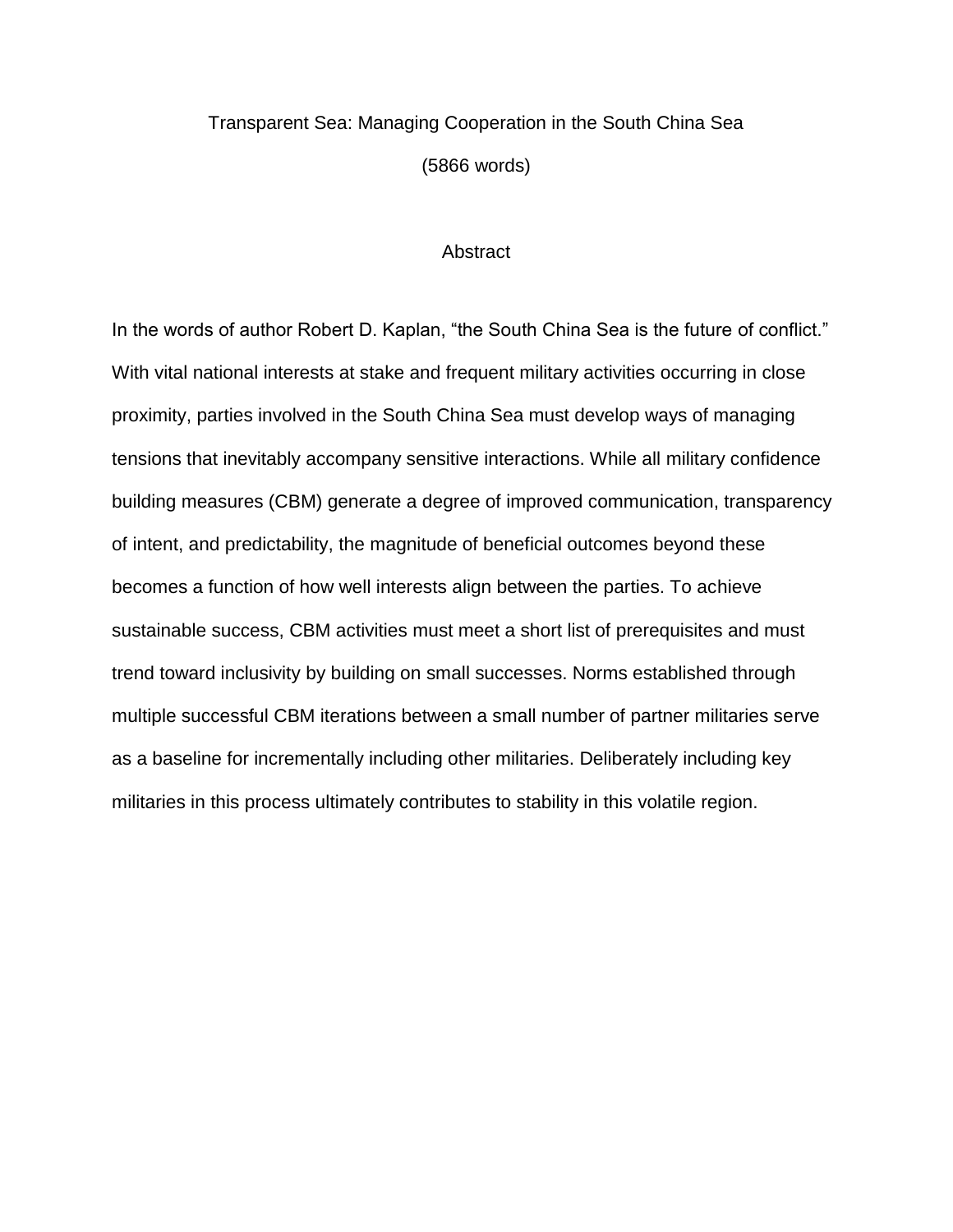### **Transparent Sea: Managing Cooperation in the South China Sea**

Author and analyst, Robert D. Kaplan, casts the South China Sea as the next epicenter for Great Power conflict in the twenty-first century, much as the plains of Europe were in the twentieth century.<sup>1</sup> With its sea lanes carrying over half of the world's annual commercial shipping tonnage, access through the South China Sea (hereafter SCS) ranks among important interests to virtually every country participating in the global economy. Considering its waters hold some of the world's most productive fisheries and its seabed offers the potential for vast hydrocarbon deposits, littoral states laying claim to its wealth understandably view their SCS interests as vital to keeping their governments viable. The conflicting nature of littoral claims, regional geopolitical dynamics, and a transition in the balance of international power elevate the sensitivity of human activities in this relatively small maritime domain.

With so much in terms of national interests at stake and a high volume of military activity working in close proximity to safeguard them, parties involved in the SCS must develop ways of managing tensions that inevitably accompany sensitive interactions. Often of their own accord, military or paramilitary encounters at sea invite miscommunication, misinterpretation of actions, and miscalculation of intent that amplify tension as the interaction continues. Confidence building measures between militaries provide means for countering this escalation, attenuating tensions in a crisis by activating previously agreed upon protocols of conduct and communication.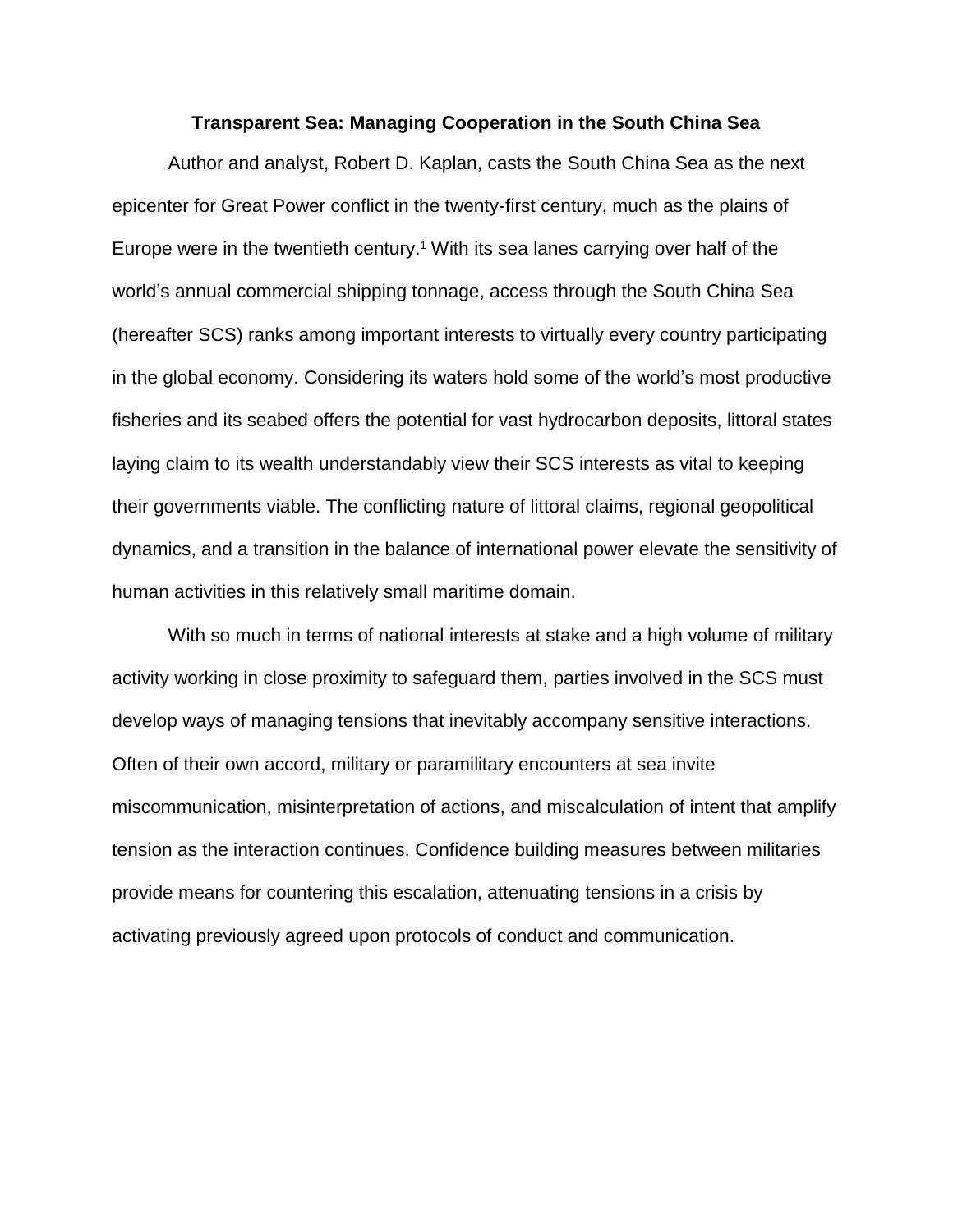While all confidence building measures (CBM) generate a degree of improved communication, transparency of intent, and predictability, the magnitude of beneficial outcomes beyond these becomes a function of how well interests align between the parties. Participating militaries whose interests narrowly align expect limited outcomes from CBMs that include primarily avoiding escalation towards unintended open conflict, a condition usually at odds with the country's vital interests. When countries share broadly aligned interests, however, their militaries can expect much more from CBM activities. Backed by abundant political will and often a baseline of mutual trust, militaries engaging in CBMs under these conditions expect to enhance interoperability for conducting future collective endeavors (see Figure 1). Expectations for successive or iterative CBM activities, likewise, include exchange of subject matter expertise that improves collective capabilities.



Figure 1. Expected CBM Outcomes as a Function of Interest Alignment

Interests among various parties in the SCS span a wide range of alignment, thus shaping expectations for CBM activities. For the Great Powers safeguarding their SCS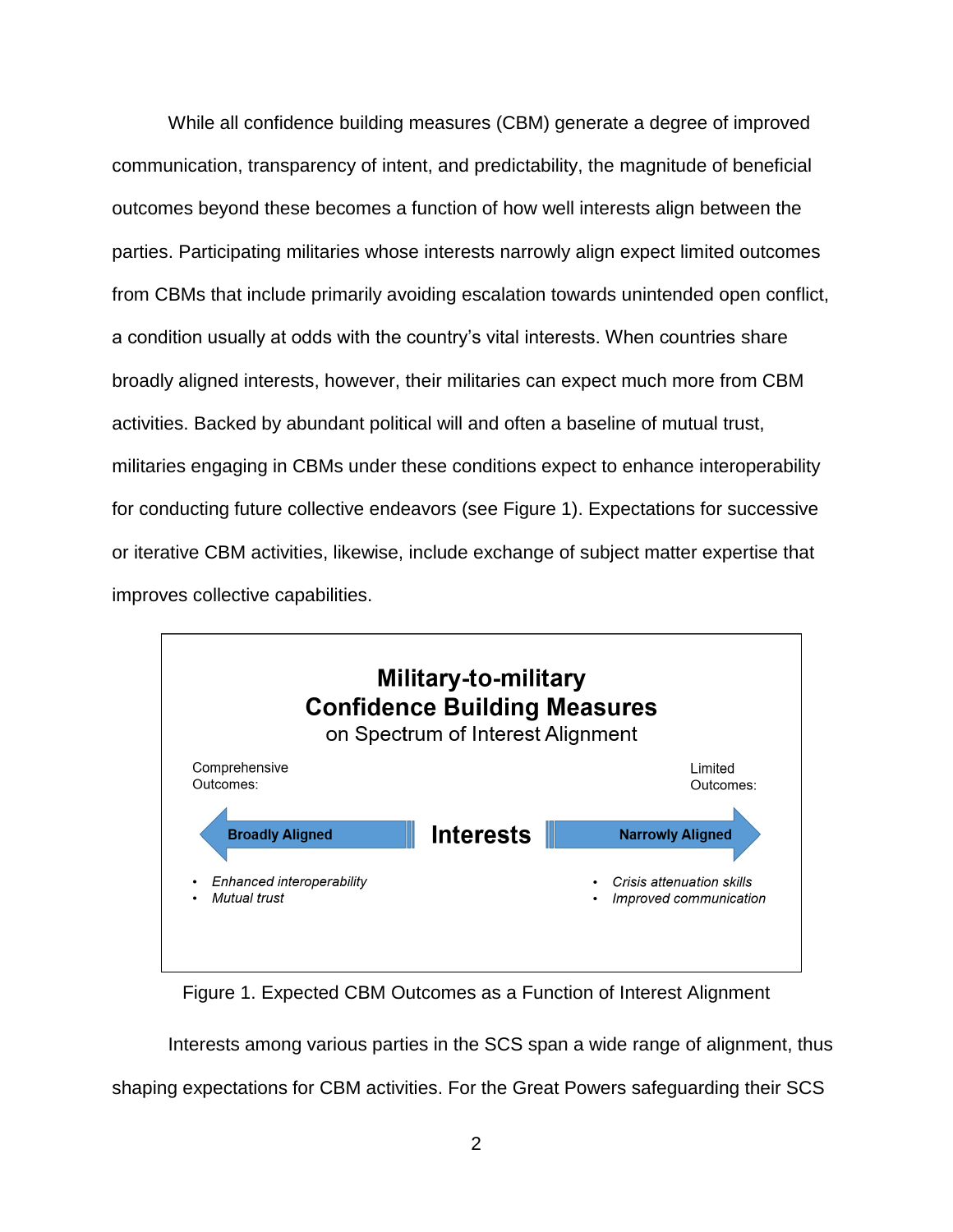interests, expected outcomes driving CBM activities include developing mechanisms for attenuating tension during a military encounter that provide their governments with decision space to choose options short of violence. The People's Republic of China (PRC) has pursued CBM activities with the U.S. in the past for the purpose of rehearsing "unplanned" encounters at sea during controlled exercises to gain a measure of predictability—thus, avoiding escalation that narrows their governments' options for responding. CBM activities between the PRC and treaty allies like Japan would also narrowly lie in U.S. interests for the same reason—military encounters between them resulting in an allied fatality could invoke the treaty and place the U.S. at war against China over what would otherwise have been an engagement of peripheral interest. Conversely, allies like the Philippines or partners like Singapore would expect CBM activities with the U.S.—with whom it shares broader interest alignment—to result in improved interoperability between the forces, as the exercises familiarize the militaries with their respective capabilities, doctrines, and standard operating procedures.

For CBM activities in the SCS to contribute to regional stability, they must be carefully managed and designed to accommodate the wide range of interests held by participants. This requires assessing the current climate for CBM activities and seeking opportunities. Regional stability implies that Great Powers first achieve the limited CBM outcomes of averting and/or managing crisis and then explore further interest alignment to improve mutual trust. U.S. allies and partners must pursue politically sustainable CBM activities, managed through a framework that can improve interoperability and collective capabilities. Best practices and "norms" of conduct established through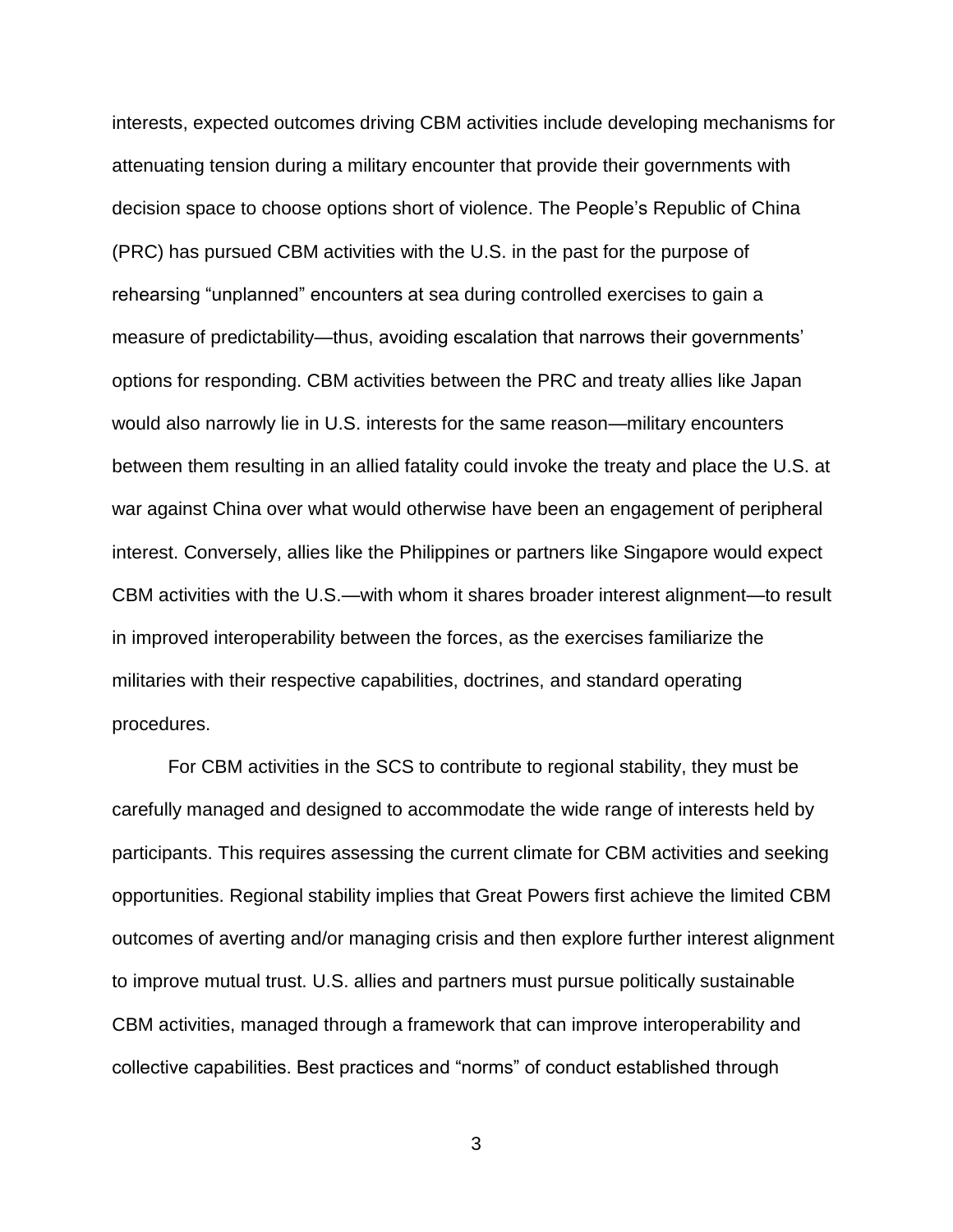successful CBMs between U.S. and partners should then be incrementally shared among other regional actors, possibly while collectively addressing common nontraditional security threats. Shifting CBM activities between Great Powers in the SCS to thus accommodate broader alignment of interests will also increase expected outcomes, including contributing to predictability and modest gains in political resiliency (if not trust) to mitigate inevitable incidents.

### Changes in CBM Climate

To develop an acceptable approach to selecting CBM activities, participating militaries must first assess the interests and political climate among stakeholders in the SCS. Changes in climate have in some cases narrowed interest alignment between prospective participants and have broadened alignment between others. The assessment allows for expected CBM activity outcomes adjustment commensurate with changes in interest alignment

### Chinese Assertiveness: An Opportunity to Break the Status Quo

The US and most of its Cold War allies refused to recognize the People's Republic of China for the first thirty years of its existence, effectively sidelining its concerns of national interest during that time<sup>2</sup>. With resolution of several territorial disputes among them, its exclusion left "China as a disgruntled outsider that sought the destruction of U.S.-led international system" as Dr. David Lai describes in his 2013 monograph. The PRC experienced a dramatic shift in the late 1970s with its international recognition and the beginning of U.S. rapprochement. China embarked on well-conceived policy reforms aimed at improving its international stature through economic growth. In doing so, it sought to shore up relations with Southeast Asian neighbors by adopting a two-pronged approach that included improving diplomatic and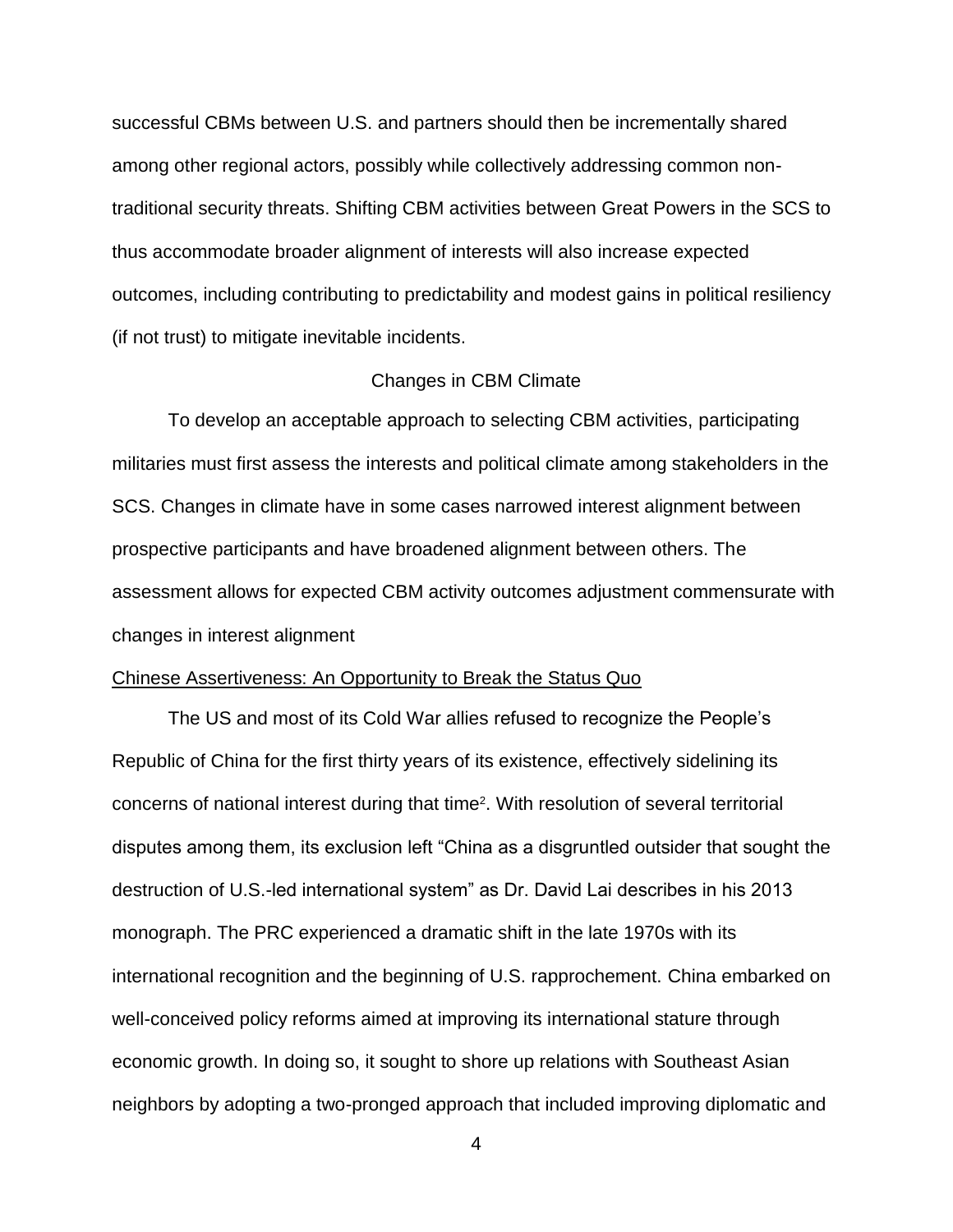economic ties with these countries while agreeing to shelve contentious territorial disputes within the South China Sea<sup>3</sup>. The PRC demonstrated consistency with this approach, taking active steps to mitigate the spread of the Asian financial crisis in 1997, brokering the ASEAN-China free trade agreement (ACFTA), and (with the notable exception of clashes with Vietnam) keeping most of its protests of infringement upon its territorial claims from escalating into violence. Rather than an expression of the peaceful nature of the Chinese people, the restrained approach would give the country time to build its economic, military, and international political power to a point where no country would choose to confront it<sup>4</sup>.

Though China declared its intent toward a peaceful rise and continued working within international norms through most of the 2000s, it sensed windows of opportunity closing with respect to its SCS claims and opening in terms of its power relative to the United States. The PRC had ratified the United Nations Convention on the Law of the Sea (UNCLOS) in 1982, embarked on a Declaration on the Conduct of Parties in the South China Sea (DOC) in 2002, and other cooperative initiatives in the region but found itself no closer to resolving disputes on claims to features within what it considered its territorial waters. Other claimants took steps to demonstrate control of the features—a key consideration when resolving through international arbitration—despite the PRC's appeals to refrain. Instead of improving conditions for negotiations, tensions surrounding the disputes continued to intensify<sup>5</sup>. China sensed that it would not have the luxury of waiting several more decades to settle disputes and looked instead for an opportunity to assert its growing power.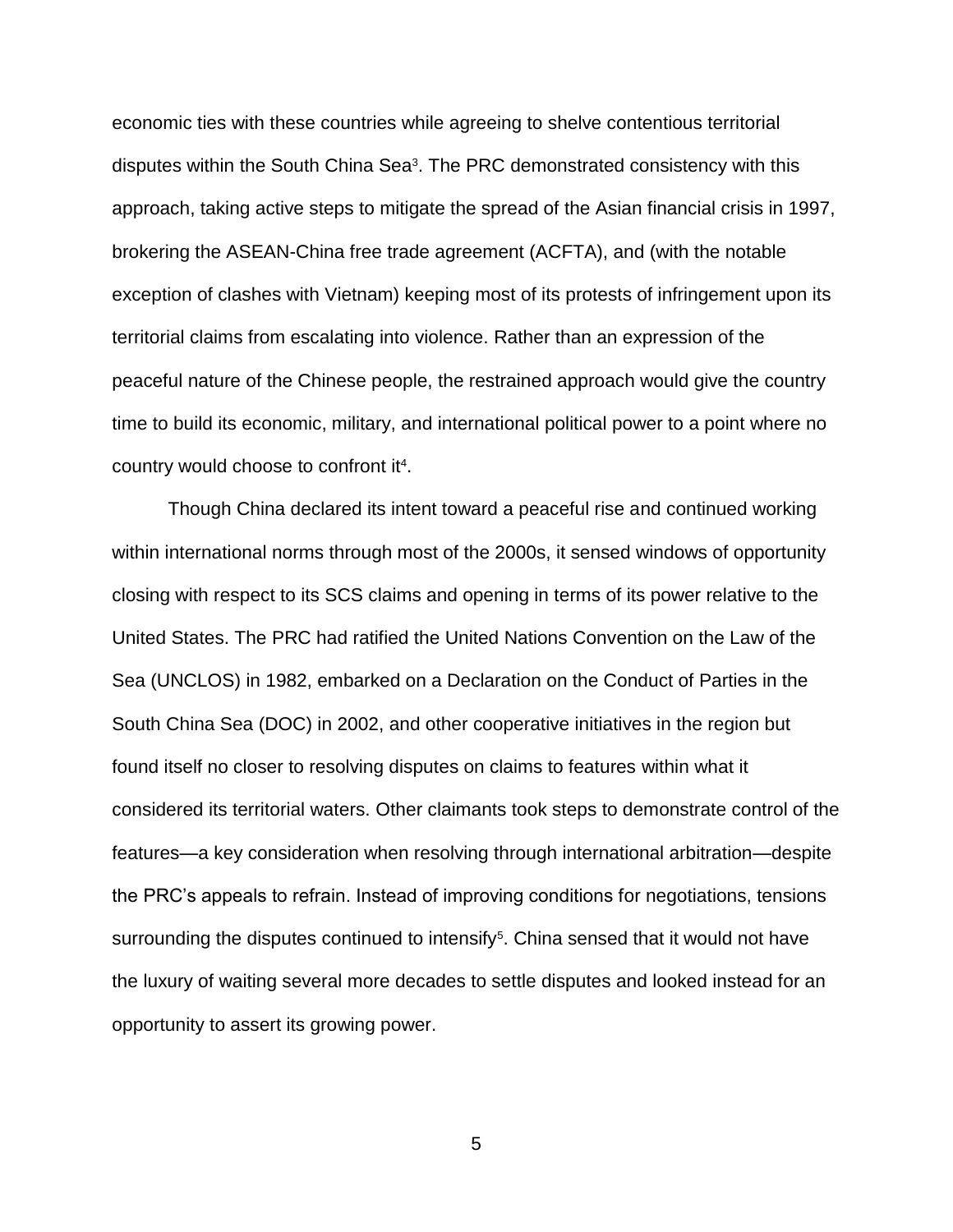By the end of the decade, circumstances within China and internationally signaled that the time had arrived for it to assume its rightful place as the preeminent power in the Asia-Pacific region. A global financial crisis emerged from within the U.S. and Western powers in 2008 as these states remained engaged in protracted wars in Southwest and Central Asia. Beijing, meanwhile, displayed its stature that year as it hosted the Olympic Games and stood poised to overtake Japan as having the world's second largest Gross Domestic Product. The PRC had dramatically increased its economic influence over other Asia-Pacific nations by 2010, doubling the volume of trade with these countries compared to that achieved by the United States<sup>6</sup>. China had rapidly expanded its maritime military power, including embarking on construction of its first aircraft carrier. With the U.S. announcement in 2011 of its intent to reassert its presence in the Western Pacific through a rebalance to the Asia-Pacific region, China perceived that this was the time to insist upon protecting its core interests that included its SCS claims.

The PRC's new approach to dealing with disputes in the SCS began to steadily erode conditions necessary to for avoiding or mitigating conflict. Whether by unstated design or unfortunate circumstances, attempts at cooperation and confidence building measures between ASEAN and the PRC began falling short of earlier aspirations. Areas identified for cooperation in the 2002 DOC, including proposed CBMs collaboratively addressing several non-traditional security issues, stalled beginning in 2009. <sup>7</sup> The PRC's insistence upon all parties conforming to items negotiated within the DOC before proceeding with a binding code of conduct—despite its own violations of self-restraint from inhabiting uninhabited SCS features outlined in the document's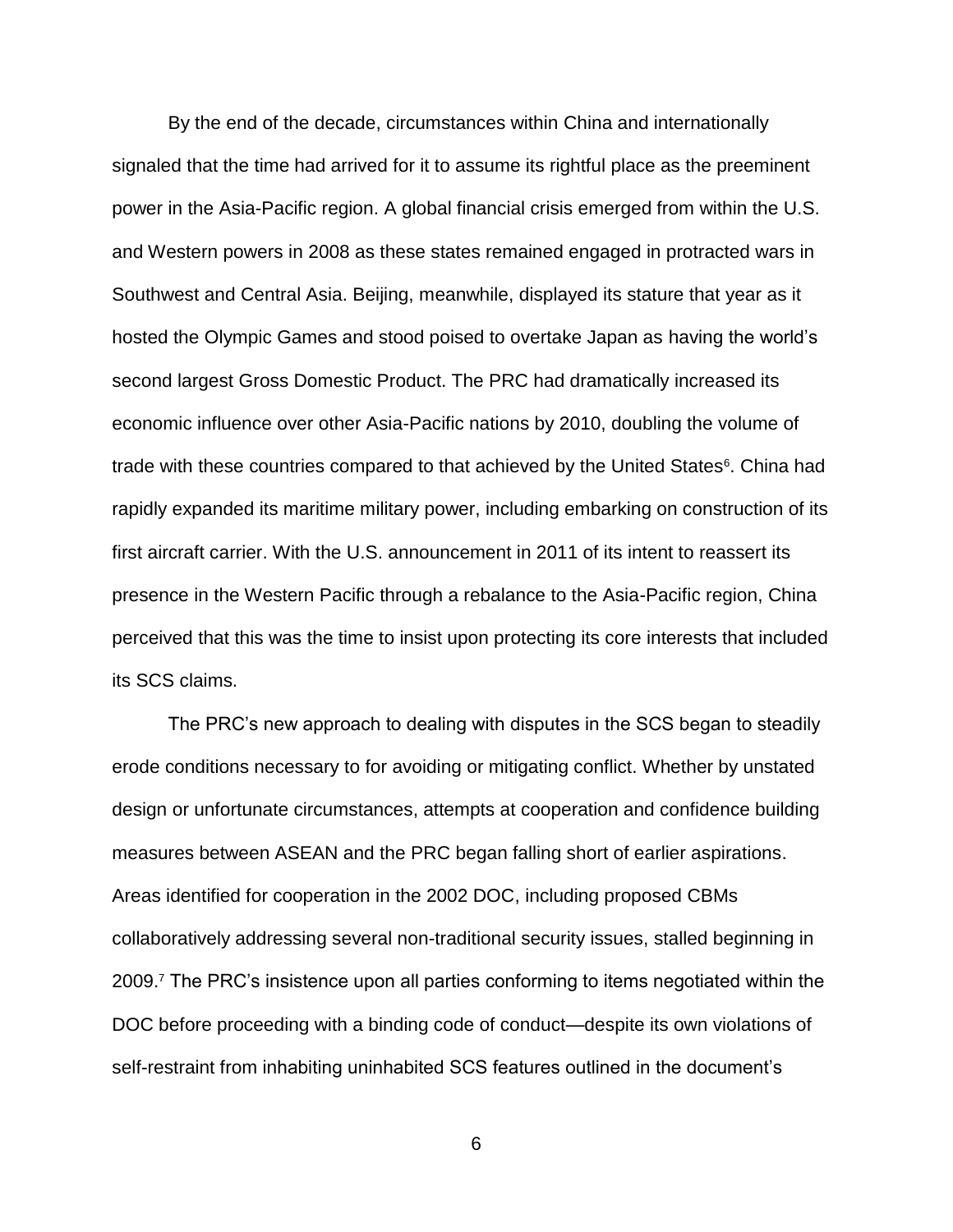paragraph five—has created an impasse.<sup>8</sup> This impasse has generated perception that Beijing has deliberately tabled its initial pledges to cooperate in the SCS indefinitely until its nine-dash line (NDL) claims develop from the realm of dispute to acceptance as a fait accompli.

### Japan and the Shadow of a Rising China

As the PRC's role shifted from working within international norms toward shaping itself as an alternative to western institutions, Japan viewed the development as a threat to its vital interests. Though long-standing suspicions between Japan and its neighbors continued to exist since prior to World War II, these had yet to manifest in ways that threatened the international order established in the wake of the San Francisco Peace Treaty of 1952. As the PRC embarked upon rapid expansion of their maritime military capacity (including adding 20 ocean going patrol vessels from 2004-2008 with plans to increase by 30 more from 2011-2015),<sup>9</sup> Japan correctly perceived its military power declining relative to the PRC. Whereas the PRC pursued its claims to the Senkaku/Diaoyu Islands through the UN Commission on the Limits of the Continental Shelf (CLCS), it simultaneously stepped up its military presence in these waters. Add to the list of discomfiting trends the realization that Japan's treaty ally, the U.S., has simultaneously reduced its military posture in East Asia (e.g., downsizing forces based on the Korean Peninsula, reduced carrier group presence, redeploying a special operations task force operating in the Southern Philippines since 2001). These concerns combined have raised alarm within the Japanese government, providing impetus to increase its defense posture.

In addition to increasing its military expenditures to offset the shifting balance of power in East Asia, Japan's government took bold political measures to secure its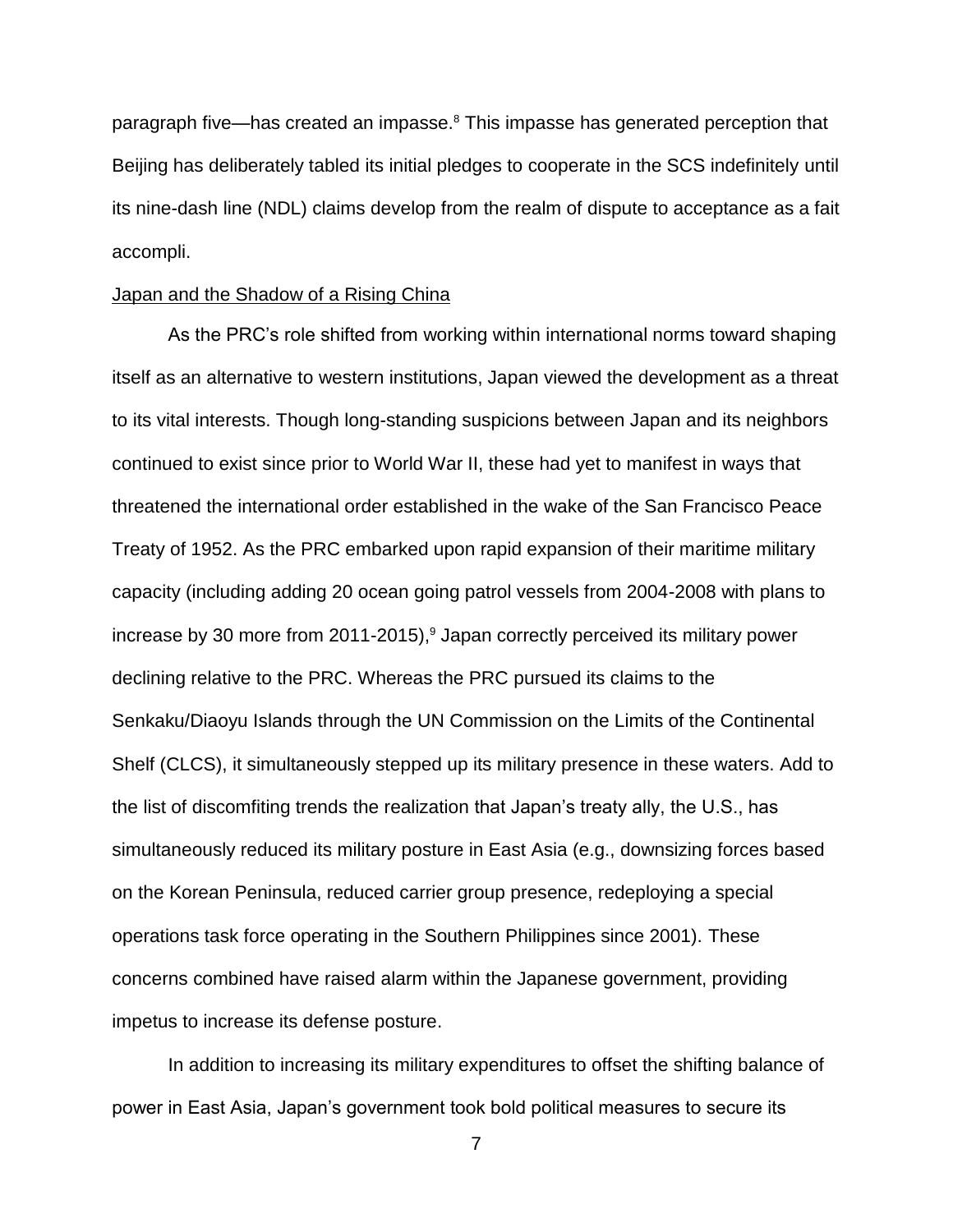interests in the home territories and near abroad. In September 2015, the Japanese parliament passed bills reinterpreting Article 9 of its constitution, enabling its military to engage in collective defense activities with overseas allies for the first time in the constitution's 70 year history<sup>10</sup>. The reinterpretation allows the Japanese Self Defense Force more latitude than ever to conduct military-to-military engagement and security cooperation within Southeast Asia, which it has increasingly exercised.

### U.S. Reawakens through Rebalance

Perhaps in response to the perception by allies and adversaries alike of its withdrawal from the Asia-Pacific region, the U.S. reaffirmed its enduring commitment to interests there. First heralded by then-Secretary of Defense Robert Gates at the Shangri-La Dialogue in June<sup>11</sup>, the rebalance to the region became stated policy during President Obama's address to the Australian Parliament in November of 2011. America was and would continue to be a Pacific power.<sup>12</sup>

The U.S. would not, however, attempt the rebalance unilaterally. Fiscal concerns within the U.S. and indications of continued global economic weakness had validated causes for concern among allies and partners in the region. Rather than dictating a strategy of disengagement in the region, America's ability to safeguard its interests and those of all parties to international law would depend upon a reinforced network of partnerships<sup>13</sup>.

Espousing the ideal that only international law created within global institutions assures fairness and just dealings, the U.S. would promote dispute resolution through these institutions or similar multi-national organizations. America and law-abiding countries with interests in the SCS vowed to confront activities by any parties seen as dismissive of collectively established norms. In view of the PRC's new strategy toward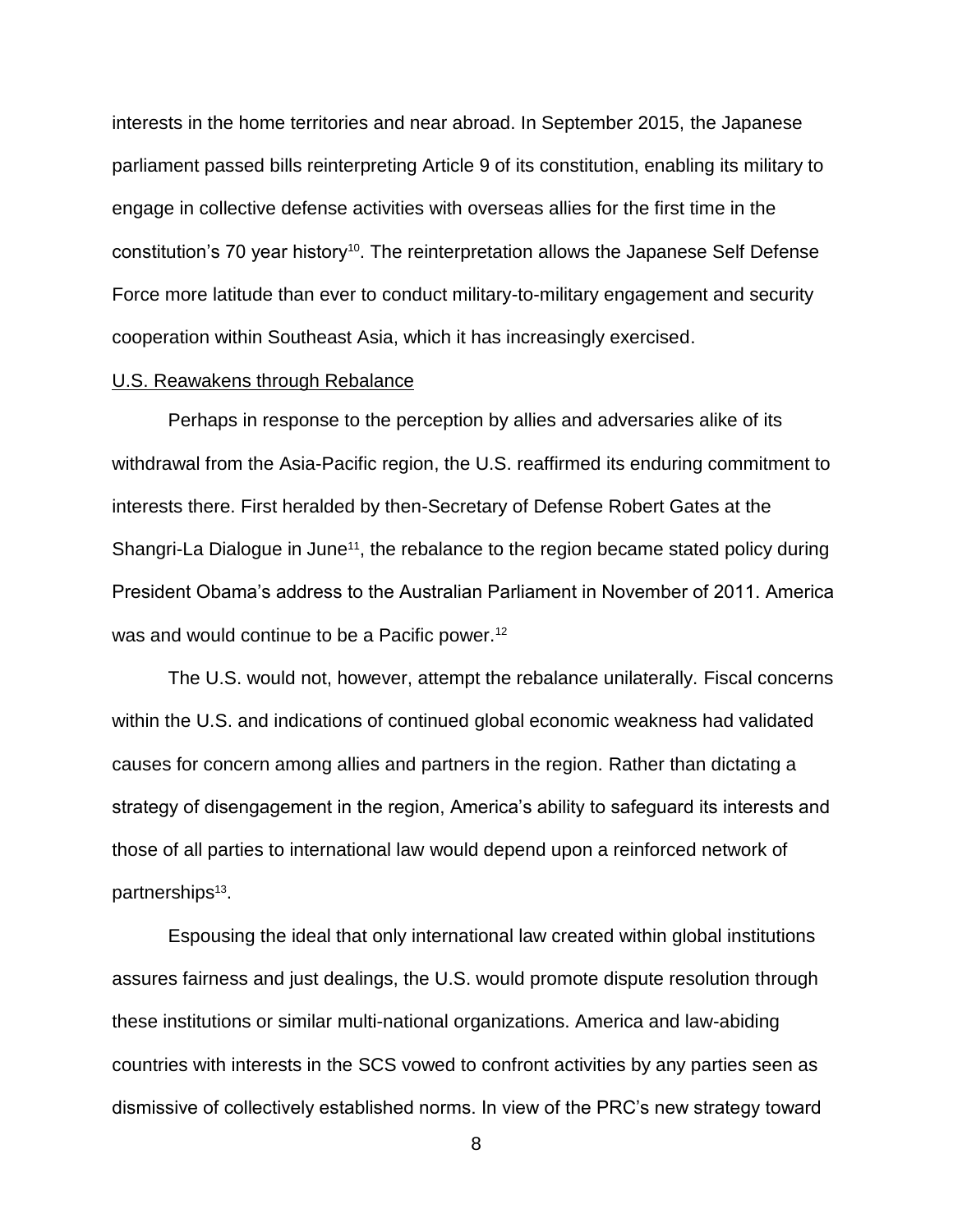security interests above all matters in the SCS, the U.S. would apply its attempts to reinforce a shifting status quo against the PRC's momentum—emerging in the form of establishing new norms within its NDL claims that diverge from existing norms. Stakeholders of international law in the region would build the bulwark against this momentum.

While not exclusive of the PRC—a nation that all parties wish to see as a stakeholder of international law—the U.S. strategy focuses on increasing capacity for enforcing norms in portions of the SCS vital to international economic interests: the global commons. The strategy begins with assessing the ability of countries whose Economic Exclusion Zones (EEZ) include heavily-used sea lanes to identify and interdict illicit activities within them. Strategic objectives include increasing their capacity and improving critical capabilities. Increasing capacity includes not only multiplying a partner country's organic military or law enforcement assets but seeking ways to pool multinational resources. Capabilities targeted for improvement within the U.S. strategy would facilitate this end with the intent of creating a seamless network to detect and intercept disruptive activity in critical tracts of the global commons.

Confidence building attempts by the U.S. within the disputed waters included in the NDL would likely meet the same fate as CBMs pursued by ASEAN within the 2002 DOC. Efforts would likely entail conditions that all parties either could not or would not be willing to meet as prerequisites to cooperation. Because of its stake in sovereignty claims to these waters, the PRC would either expect consultation by outside powers (including the U.S. or Japan) or assert itself to thwart CBMs that threaten its claims militarily or diplomatically. Pursuit of CBMs within the SCS but outside of China's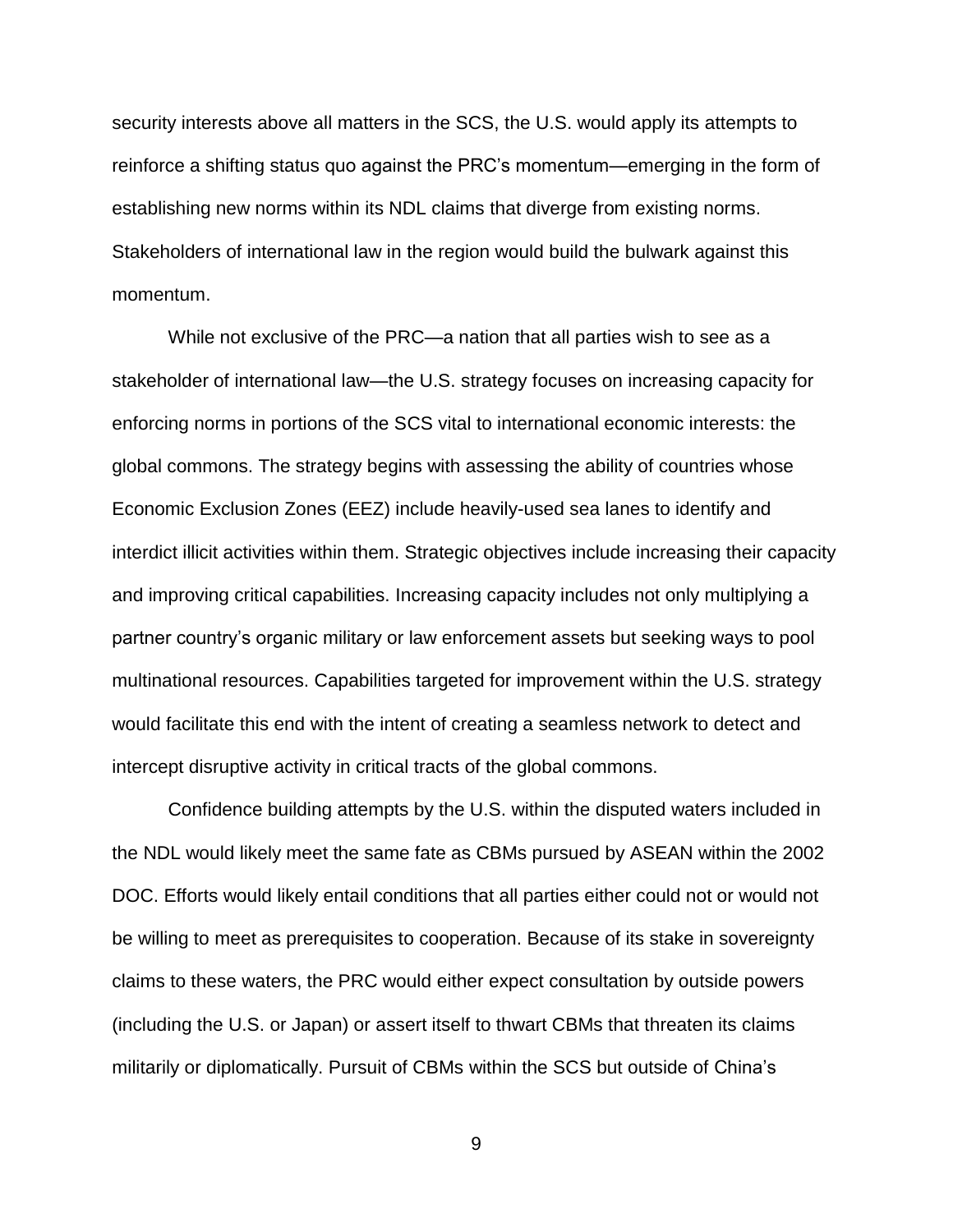territorial claims affords the U.S. the greatest chance of success reinforcing rule of law in the global commons. Furthermore, a focus of developing capacity and improving capabilities in areas not in dispute avoids perception of America's choosing sides in the disputes—a position the U.S. consistently seeks to avoid.

The United States' commitment to enduring interests centered on rule of law in the Asia-Pacific region and Japan's expanded willingness to buttress international norms mark the most significant changes to the status quo since the PRC changed its strategy toward shaping a new normal. All three powers deserve consultation in shaping an improved status quo, but none should be allowed to unilaterally disrupt efforts to promote cooperation and stability in a region where tensions continue to gradually escalate. In light of the circumstances, the U.S. must focus efforts on a limited portion of the South China Sea where global sea lanes converge and illicit activity poses the greatest threat to economic security of Pacific nations or those that do business with them. Confidence building and strengthening of networks in this area outside NDL disputes serves to lay a much needed foundation for cooperation that reinforces international norms.

Focused CBM Efforts: Laying a Foundation for Normative Behavior

Threats to international law take many forms, ranging from a government executing policies that disrupt norms to small bands of transnational criminals violating peaceful merchant traffic. Since pre-colonial times, the same factors that have promoted commerce in the southernmost portion of the South China Sea have attracted forces to prey upon it. <sup>14</sup> Poorly governed expanses of sea as well as crowded trafficable chokepoints provide favorable conditions for illicit human activities that include piracy,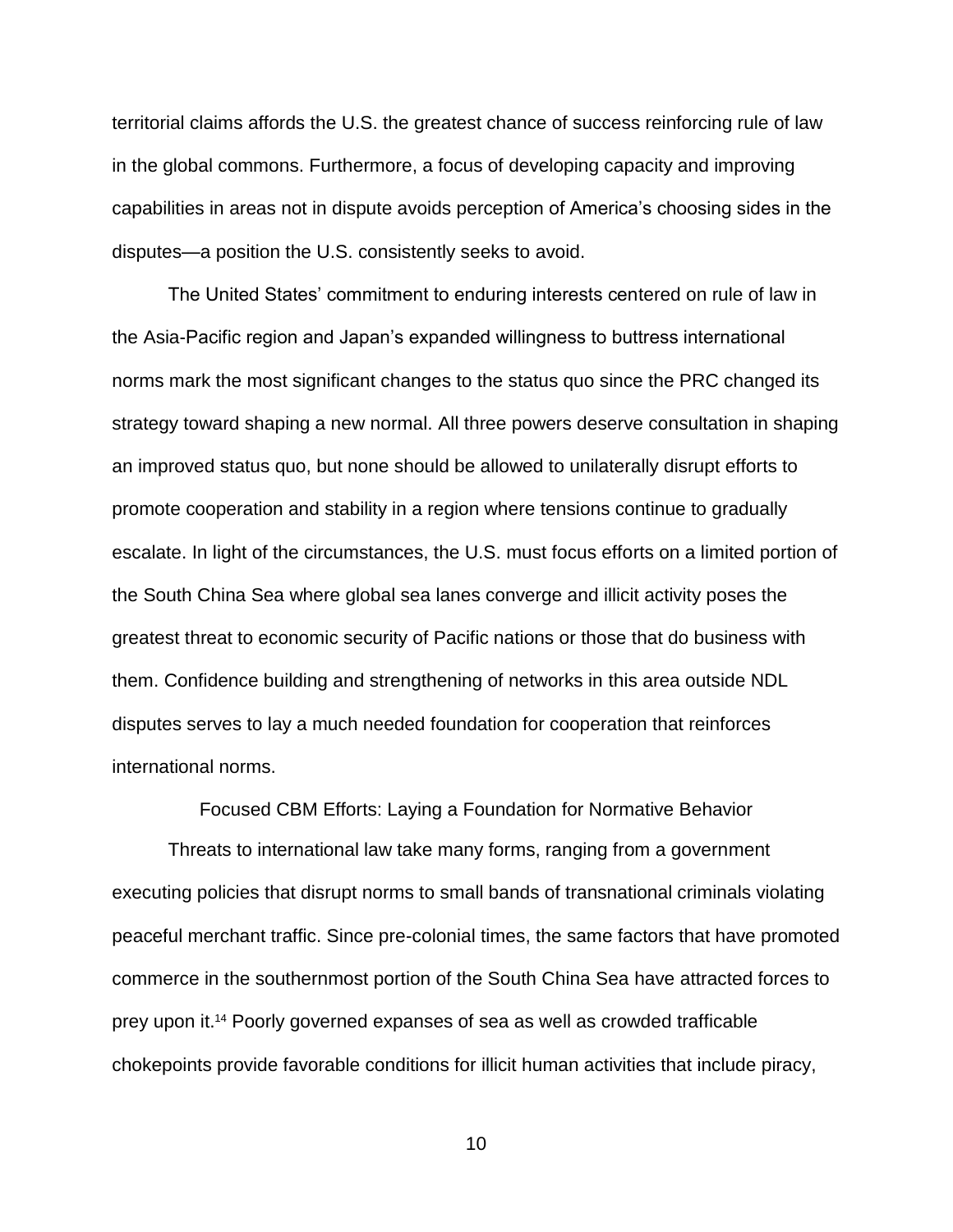drug- and human-trafficking, arms smuggling, and logistical support to terrorism in the region.

Just as sea lanes and the nexus of organized crime converge at the southernmost tip of the SCS, so do many common interests of parties that lay claim to or transit the area. Until recently, littoral states' assertion of their sovereignty interests constituted paramount importance in areas plagued by criminal networks, despite an acknowledged lack of capacity to enforce laws within their jurisdiction<sup>15</sup>. States like Indonesia and Malaysia had rebuffed offers of naval assets from countries like the United States on sovereignty grounds, while occasionally voicing frustration at dedicating limited resources to protecting foreign commercial vessels whose countries do not share costs of law enforcement<sup>16</sup>. A change in the PRC's approach to asserting its SCS claims has necessitated that these states reassess how to protect their respective sovereignty interests. Cooperation with foreign militaries on non-traditional security threats within their waters aligns and achieves collective interests of protecting commerce in the global commons while improving littoral countries' capacity to resist traditional external threats to their waters. This alignment allows for more comprehensive outcomes of CBM activities, including enhanced interoperability.

Shifting attitudes toward methods of preserving sovereignty and toward widening the pool of potential contributors to collective security of the global commons has inspired new strategies. In its progress report of the Obama administration's rebalance to Asia-Pacific, the Center for Strategic and International Studies (CSIS) offered what it calls a "federated approach" to safeguarding interests of the U.S. and its allies or partners in the region.<sup>17</sup> The approach calls for coordinated consideration of what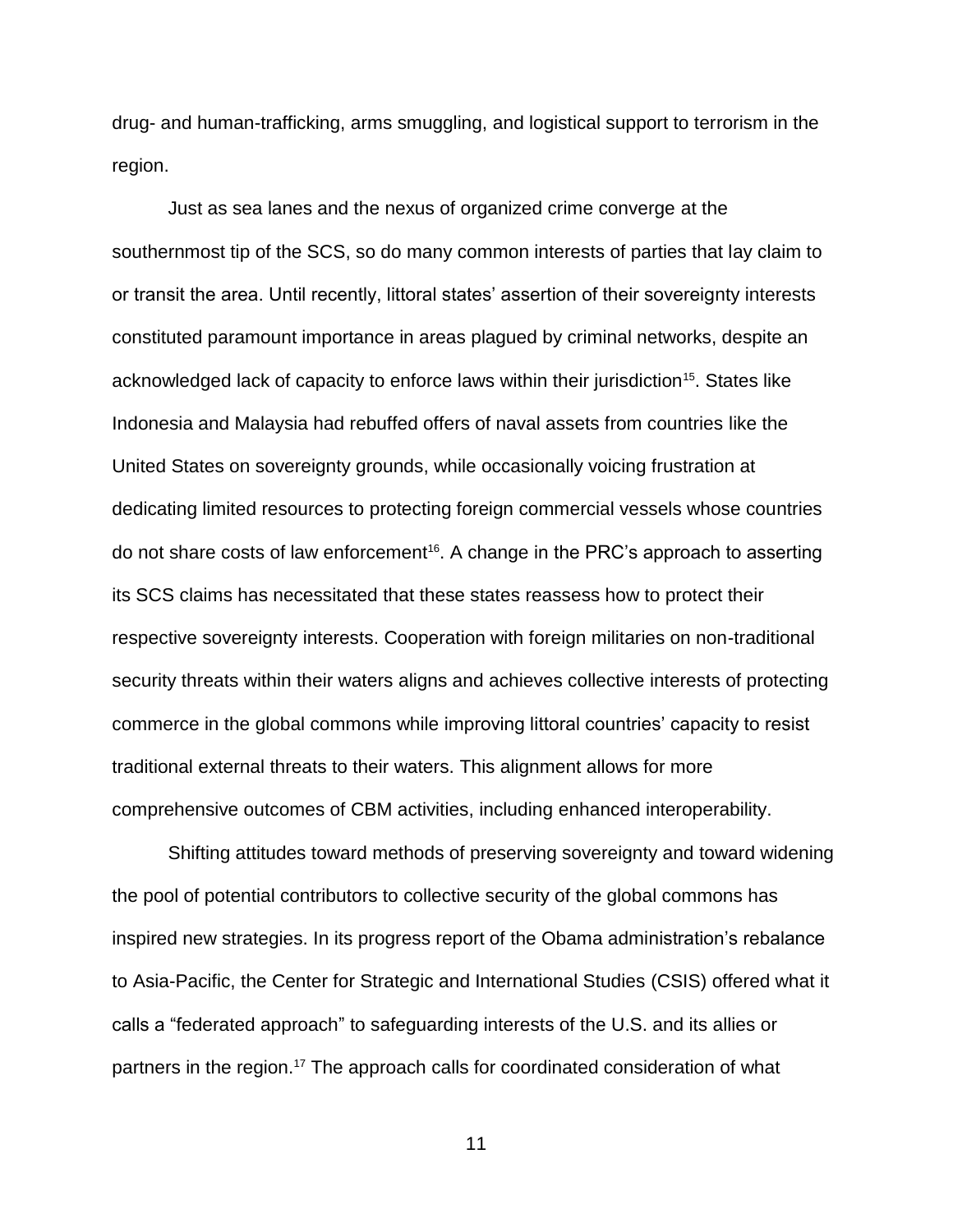capabilities to share and collectively develop among a regional network of partner and allied militaries. These include militaries with extensive and advanced capabilities such as Japan or Australia as well as others with much less in the way of defense resources. By focusing on the corresponding interests (i.e. ends) and developing plans to comprehensively enhance security capabilities (i.e. ways), the collective multinational resources (i.e. means) can apply to a forward-thinking strategy called for in CSIS' federated approach $18$ .

While developing a comprehensive strategy falls beyond the scope of this research, confidence building measures outlined below can reinforce such a strategy (as possible ways) provided they meet three criteria. First, CBMs must pursue ends that all parties can politically sustain. Second, CBMs must provide a foundational framework for pooling resources and promoting interoperability. Third, they must support the comprehensive strategy by prioritizing the capability-building efforts.

To be of value to a strategy for safeguarding collective interests in the SCS, confidence building measures must prove politically sustainable in a number of areas. Even though the PRC's assertiveness on interests within the NDL may have shifted attitudes of some ASEAN members toward cooperation, sovereignty still remains of paramount importance when exploring CBMs. Efforts that pursue the primary interest of safeguarding international order—by enforcing established rules, establishing norms of conduct, and strengthen existing collective institutions—reinforce sovereignty by default. By focusing CBM activities in the SCS outside the disputed claims, their success no longer depends on politically charged interpretations of sovereignty.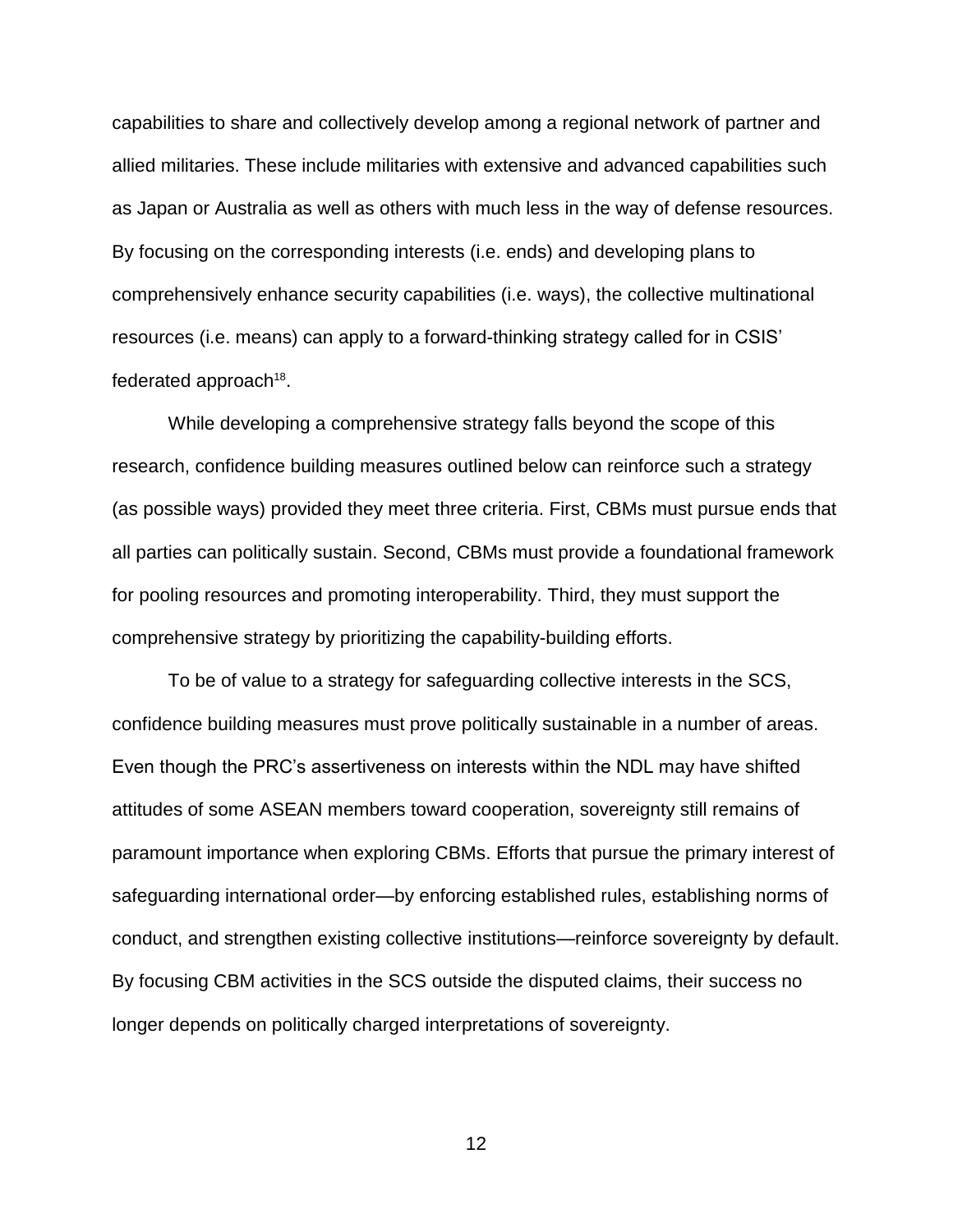To achieve political sustainability, CBMs must address both internal and external security concerns. Demonstrating the value of efforts to domestic constituents poses a critical prerequisite to all parties. For those militaries who are not littoral states of the SCS such as the U.S. or Japan, constituents must accept that the CBMs safeguard their economic prosperity and support international order. Littoral states working with outside parties must convince their constituents that the CBMs, first and foremost, meet domestic security challenges. These challenges may include internally-focused, nontraditional security concerns posed by piracy and organized crime or mitigating human security concerns posed by natural disasters. Domestic audiences of littoral states may also recognize that CBMs ultimately contribute to defending against external, traditional security threats. In light of sovereignty concerns mentioned above, littoral state constituents must independently conclude that their participation in CBM activities contributes more value to their own security than that of major powers, or even the collective security as a whole.

Another prerequisite for achieving political sustainability involves the prospect that CBMs contribute to regional stability through gradually improvement of collective security capabilities. A dramatic, rapid growth of capabilities within the SCS similar to that pursued by the PRC over a recent two-year period threatens to destabilize stability in the region, making sustaining CBM activities politically difficult. Littoral states' interests individually include avoiding antagonizing formidable trading partners such as the PRC. A *multinational* (as opposed to bilateral) approach to improving states' capabilities through CBMs, conducted along multiple lines of efforts over time, serve to downplay anxieties of any one stakeholder in the SCS. Disarming stakeholders from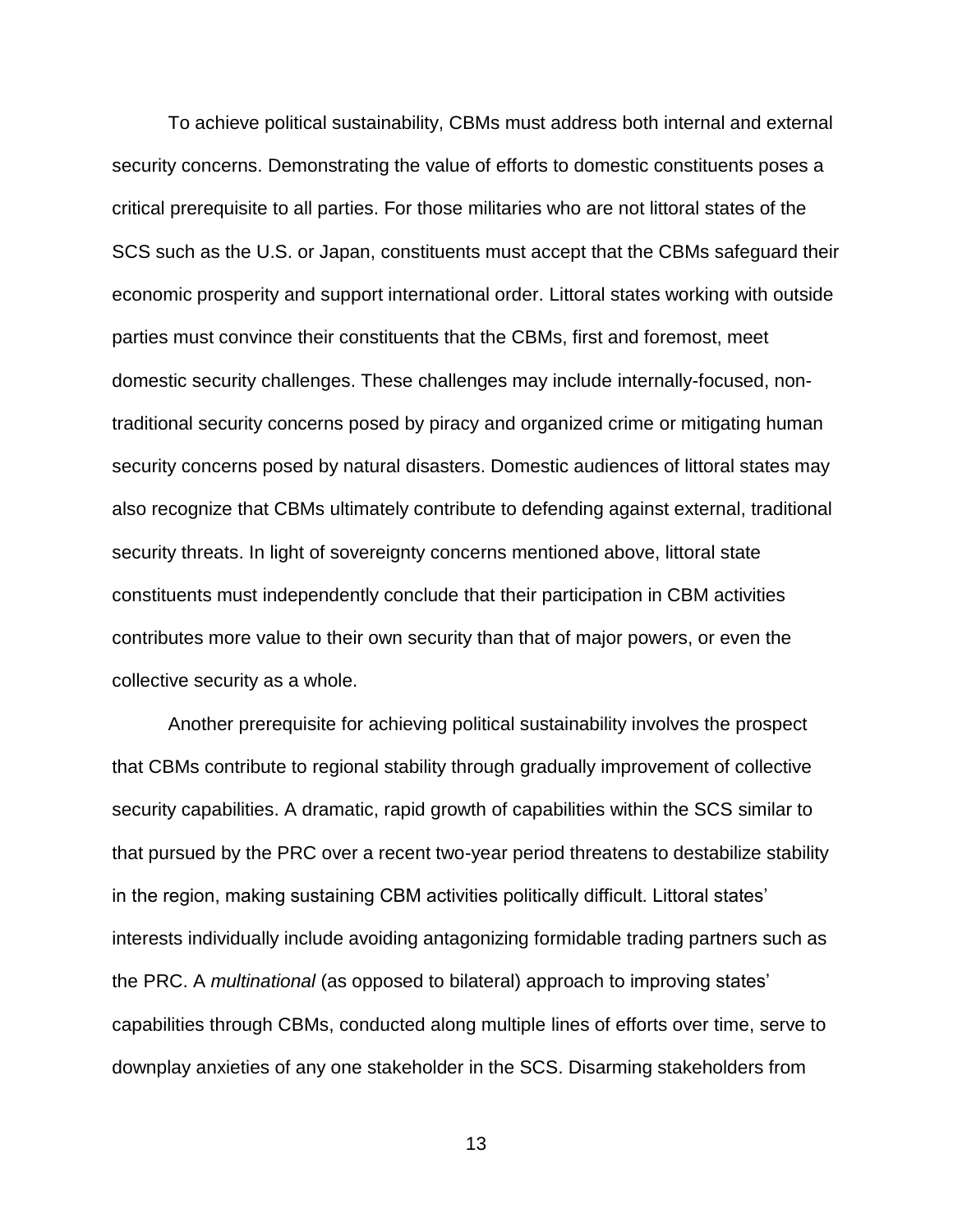politically interfering with ongoing security cooperation, thus, creates a sustainable footing for all parties.

Once this political footing is established, CBM activities must provide a foundational framework for pooling collective resources and promoting interoperability of security forces. Whether structures for facilitating unified action among all parties evolve as the result of CBM activities or are created as a prerequisite proves inconsequential as long as efforts create this organization early. These structures should provide focal points for coordinating with multinational institutions built to address non-traditional security challenges (e.g. INTERPOL, IMB-PRC, ReCAAP, etc.)<sup>19</sup>. They also provide means for collaboration and interface between diplomatic missions to align efforts and identify complementary activities.

As improving security posture from traditional, external threats becomes an eventual objective of CBM efforts, organizations such as sub-unified joint commands built to direct military activities become optimal choices for coordinating unified action. The CSIS report identified the need for a standing U.S. joint task force (JTF) forward stationed in the Western Pacific to enhance collective security.<sup>20</sup> Implementing this recommendation and transitioning the JTF into a combined joint task force (CJTF) would leverage a structure competent in coordinating multinational security efforts. A corresponding joint-interagency task force programmed into the CJTF structure or provided separately would accommodate interface with diplomatic mission activities as well as international or relevant non-governmental agencies. A sub-unified command provided by the U.S. Pacific Command could provide a supporting role to partner or allied joint operations commands in the region, coordinating U.S. contributions to CBM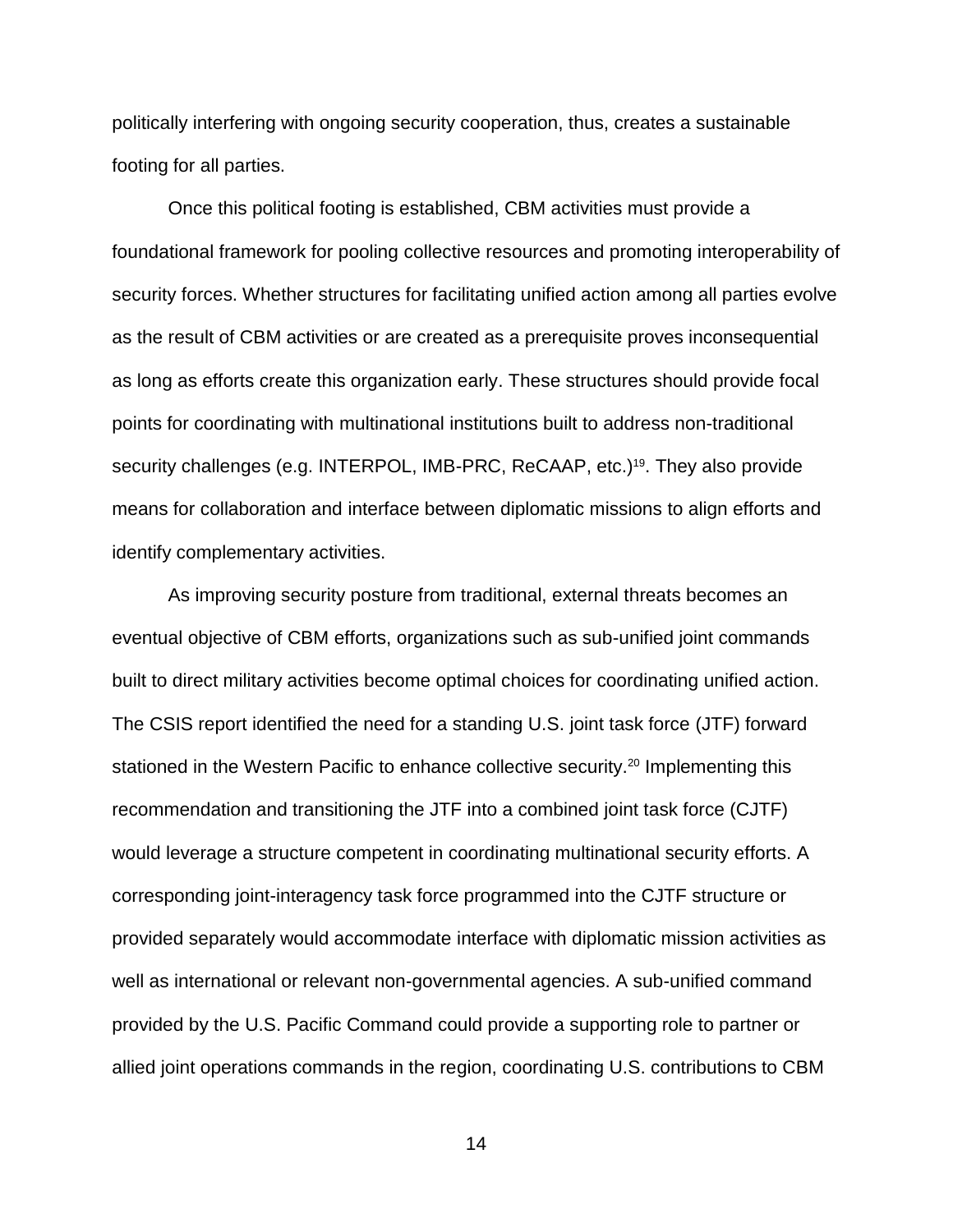activities at the operational level and capturing interoperability best practices or enduring challenges. Coordination with littoral state militaries in the SCS would require liaison teams embedded with these partner militaries, either coordinating CBM activities in lieu of or in concert with a CJTF.

Whether by establishing a CJTF construct or other frameworks, a centralized coordinating body must develop systems, procedures, and coordinating measures that organize CBM efforts. Coordinating measures can take the form of establishing boundaries for operating zones that respect littoral state sovereignty while consolidating capability-building activities. These bounded areas could be designated "maritime transit zones" for which standard operating procedures can be tailored to the intentions of sovereign partner militaries owning these zones. Maritime transit zones (MTZ) would provide a framework from which to establish maritime domain awareness, to codify authorities based on agreements between the owning states and partner security forces operating with them, and upon which to base a system of allocating collective resources. Voluntarily adopting assigned, apportioned, and allocated relationships of collective resources oriented to MTZs—similar to methods used by U.S. geographic combatant commands to guide the distribution of their assets—creates a unified systematic employment of multinational forces. MTZ boundaries, collectively agreed upon by adjoining littoral states, could correspond to "hot spots" of illicit activities or as a vehicle for prioritizing CBM activities toward improving capabilities.

Politically sustainable CBM activities, directed systematically from within an agreed upon framework, that work toward *prioritized* strategic capability goals satisfies the third and final criterion. CBM efforts meeting internally- and externally-focused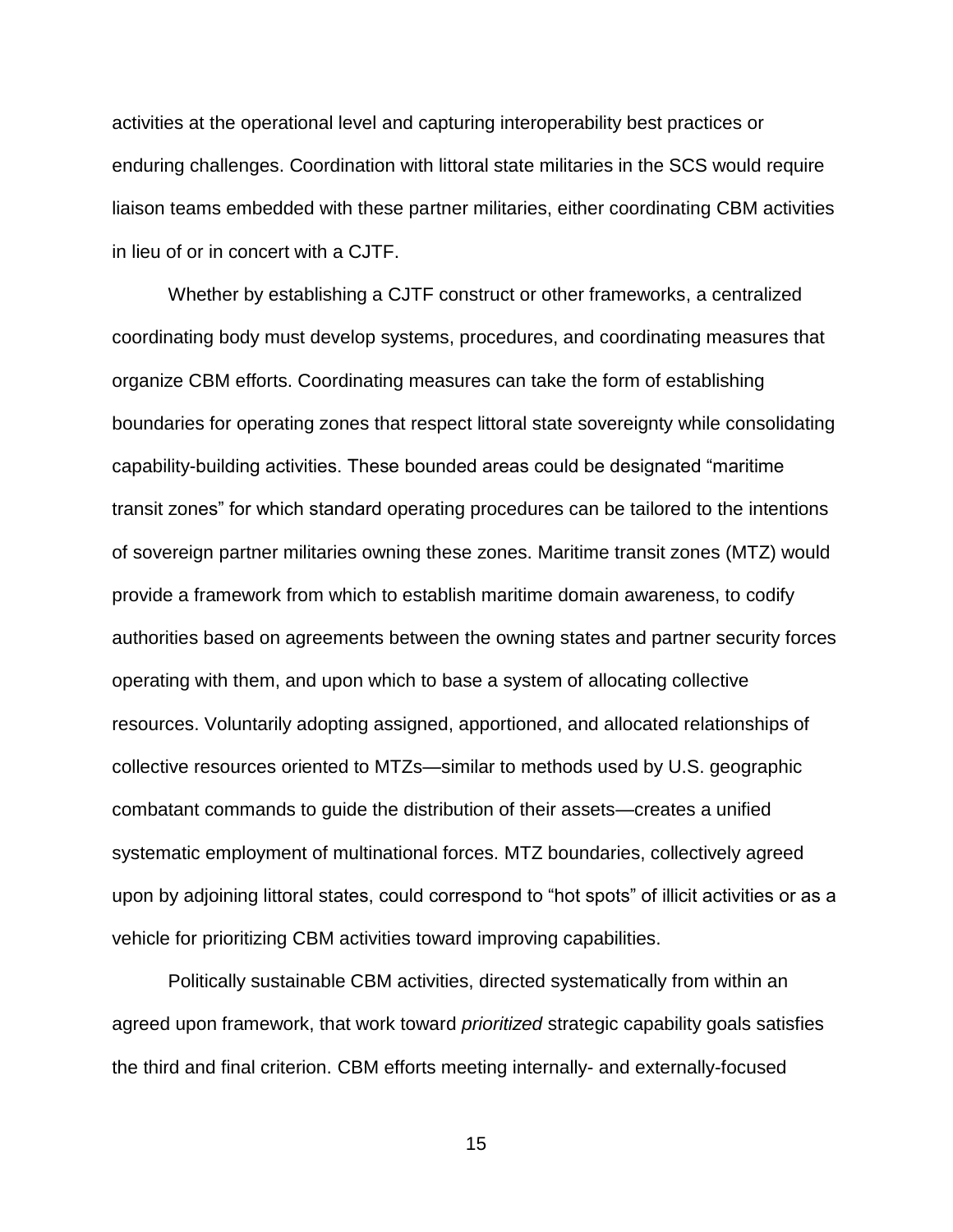security objectives must follow priorities that support the comprehensive strategy. These priorities would likely include improving maritime domain awareness through improving capabilities of monitoring ground-based activities from which seafaring criminals operate; improving analysis of criminal networks; as well as improving organic intelligence, surveillance, and reconnaissance (ISR) capabilities. In addition to developing analytical expertise, multinational interagency and military partners would focus on improving information sharing and intelligence disclosure capacity. The desired outcome of CBM activities within these priorities would include establishing a common operational picture—perhaps corresponding to MTZ if not one more widely shared upon which current interdiction efforts could be based. Success in posturing security forces to effectively interdict illicit activity would thereby achieve objectives against both internal and external threats.

Capability enhancing CBM activities could be prioritized and tailored to specific zones. Sovereign zones of littoral states such as Singapore with advanced capabilities could seek highly technical solutions to capability gaps such as expanding sensor networks and fusing inputs from a wide array of sources. These sources would include space- or aerial-based platforms (e.g., aerostats, fixed-wing reconnaissance, complex unmanned aircraft systems, signal intercept), surface-based sources (measurement and signature intelligence such as naval or ground-based radar, acoustic sensors), and subsurface sources (submarines, unmanned underwater vehicles, other passive sensors). Sustainable but less technical solutions for improving real-time maritime domain awareness in other littoral states' zones would focus more on surface-based sources using affordable unsecure communications or increasingly available internet services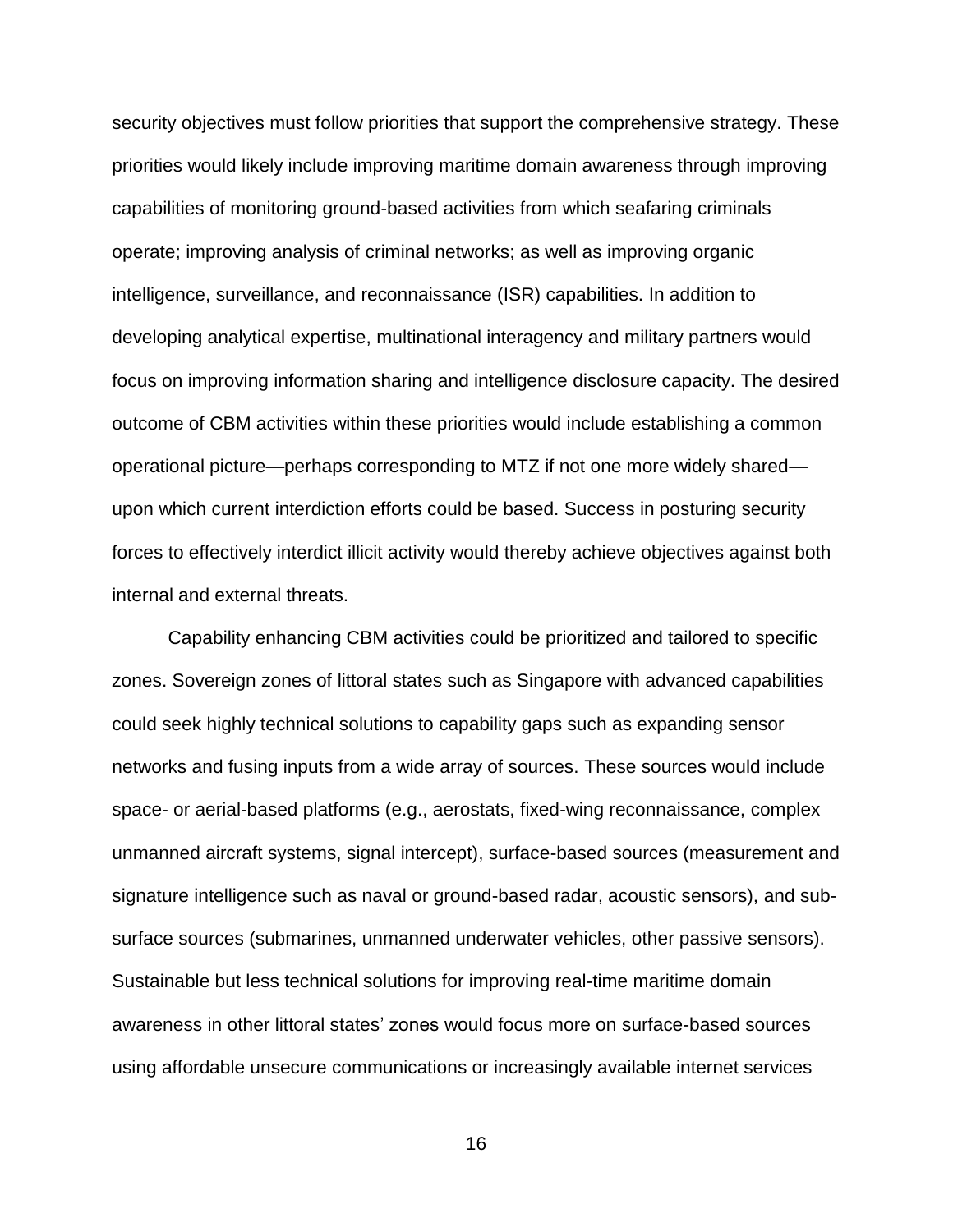that may be encrypted<sup>21</sup>. Human intelligence sources must also be incorporated, particularly when understanding criminal networks, though fusing with real-time feeds becomes more challenging. Regardless of the technology used, CBM activities help build capabilities insofar that they integrate and share multiple sources in meaningful ways, creating common situational understanding. Mutual confidence and improved interoperability grow from overcoming language or cultural obstacles that are codified into standard operating procedures.

Producing positive outcomes requires tailoring CBM activities to address capability needs of partners in their sovereign zones and doing so in accordance with strategic priorities. CBM activities, if planned and executed within a framework that leverages a vastly expanded multinational capacity to patrol bounded subsets of the global commons, can greatly improve interoperability—as predicted where interests align broadly. Collective maritime domain awareness of illicit activities and enhanced understanding of criminal network organization on land improves through CBM activities that expand the operational reach of security forces. By addressing littoral domestic demands for internal security while posturing to improve defense against external threats to international order, CBM activities achieve political sustainability that increase chances of success. In this manner, security cooperation through CBM efforts effectively expand control and shed light on ungoverned portions of global commons within the SCS.

### Broadening CBM Aperture to Promote Regional Stability

Building confidence, improving interoperability, and establishing persistent norms through CBMs requires starting small and building upon success. Such an approach calls for selecting a small number of close allies or partner, preferably with whom an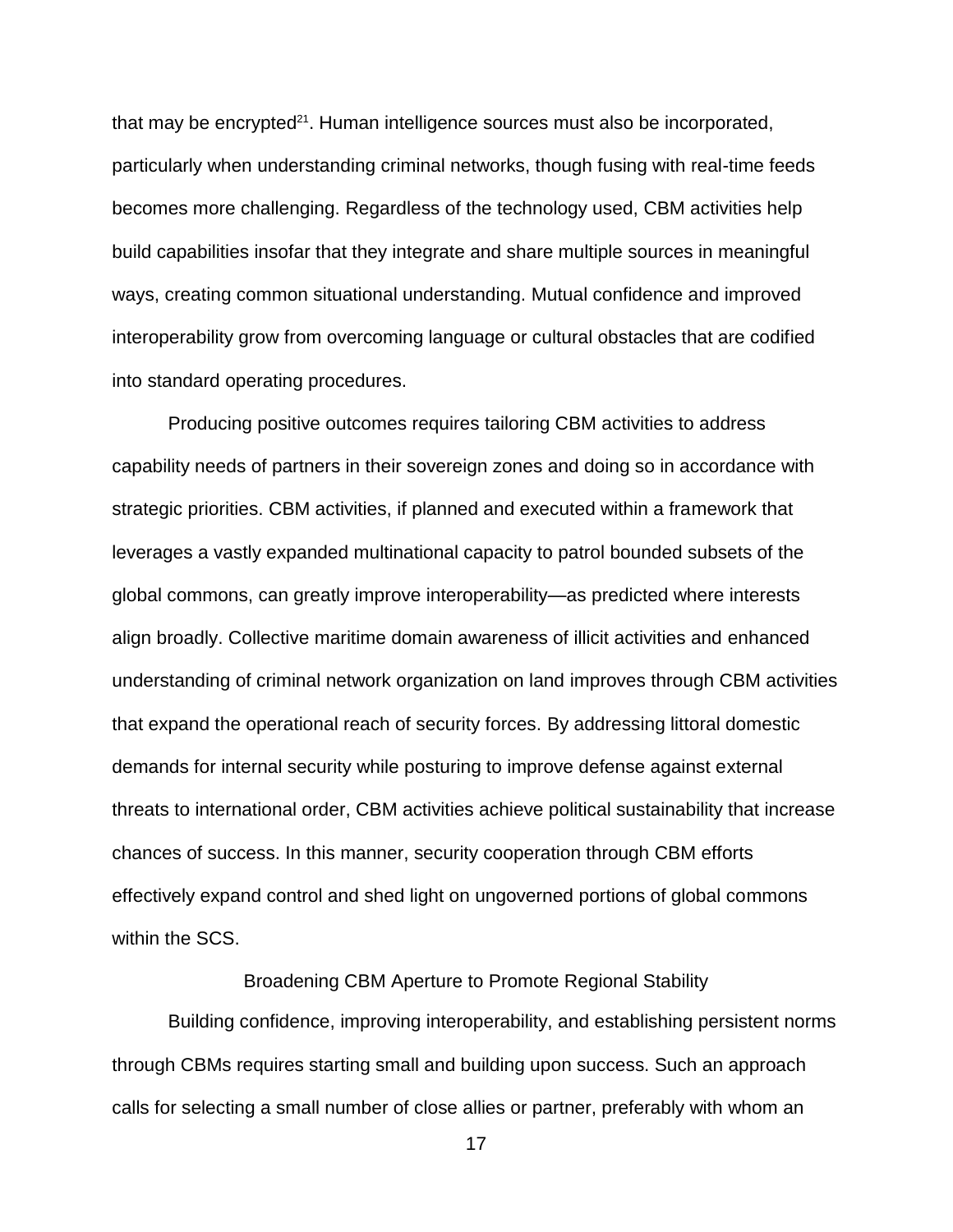interoperability baseline already exists. Initial CBM efforts should focus within a relatively small geographic area within which partner expertise can be applied to achieve greatest effect. With efficacy demonstrated on a small scale, CBM efforts can be incrementally widened to accommodate more contributors, eventually over a larger geographic footprint.

Starting small with respect to participants in CBM activities focuses more on matching closely aligned interests and limiting confusion than portraying exclusivity. While the activities should include multiple security force partners (versus bilateral engagement) for the sake of political sustainability, at least two of the participating countries should already possess a degree of interoperability from previous engagements. If Malaysia and Singapore conduct CBMs with the U.S., for example, the first two countries bring an interoperability baseline established through their participation in a number of combined endeavors including a tripartite cooperative patrolling known as Malsindo (Malaysia, Singapore, and Indonesia) Coordinated Patrols.<sup>22</sup> The U.S. and Singapore participate in a number of conventional and special operations security cooperation events annually, ensuring a degree of familiarity between these forces as well. Collectively refining those communication protocols and procedures that have worked in the past quickly builds momentum and mutual confidence in abilities.

Limiting the area within which participants conduct CBM activities serves to simplify oversight while concentrating expertise in ways that maximize payoff. For example, if one multilateral CBM involving four parties (Singapore, Malaysia, Indonesia, and the U.S.) concentrated within a small portion of the SCS approaching the Strait of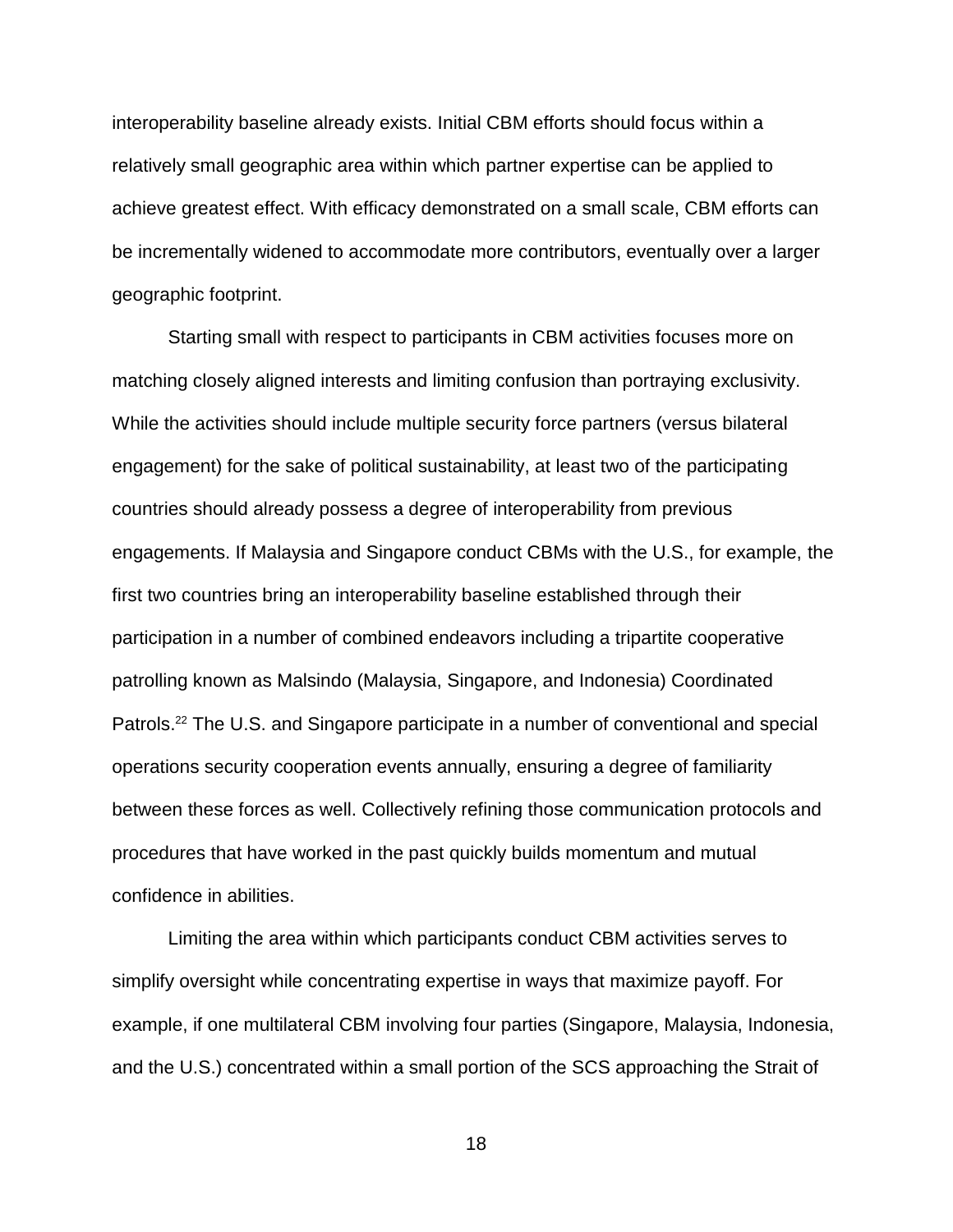Malacca, zones defined within a subset of territorial waters and EEZs could be used to prioritize objectives (see Figure 2). CBMs conducted within maritime transit zones 1 & 2 could build upon Malaysian and Indonesian experience conducting coordinated patrolling while U.S. participants could work with counterparts on mapping criminal networks based in their respective territories. The U.S. could also offer expertise on conducting command and control of multinational security forces, focusing on communications protocols and "target hand-off" procedures across boundaries. The U.S. would gain best practices from both partner nations with the intent of sharing these during future CBM efforts.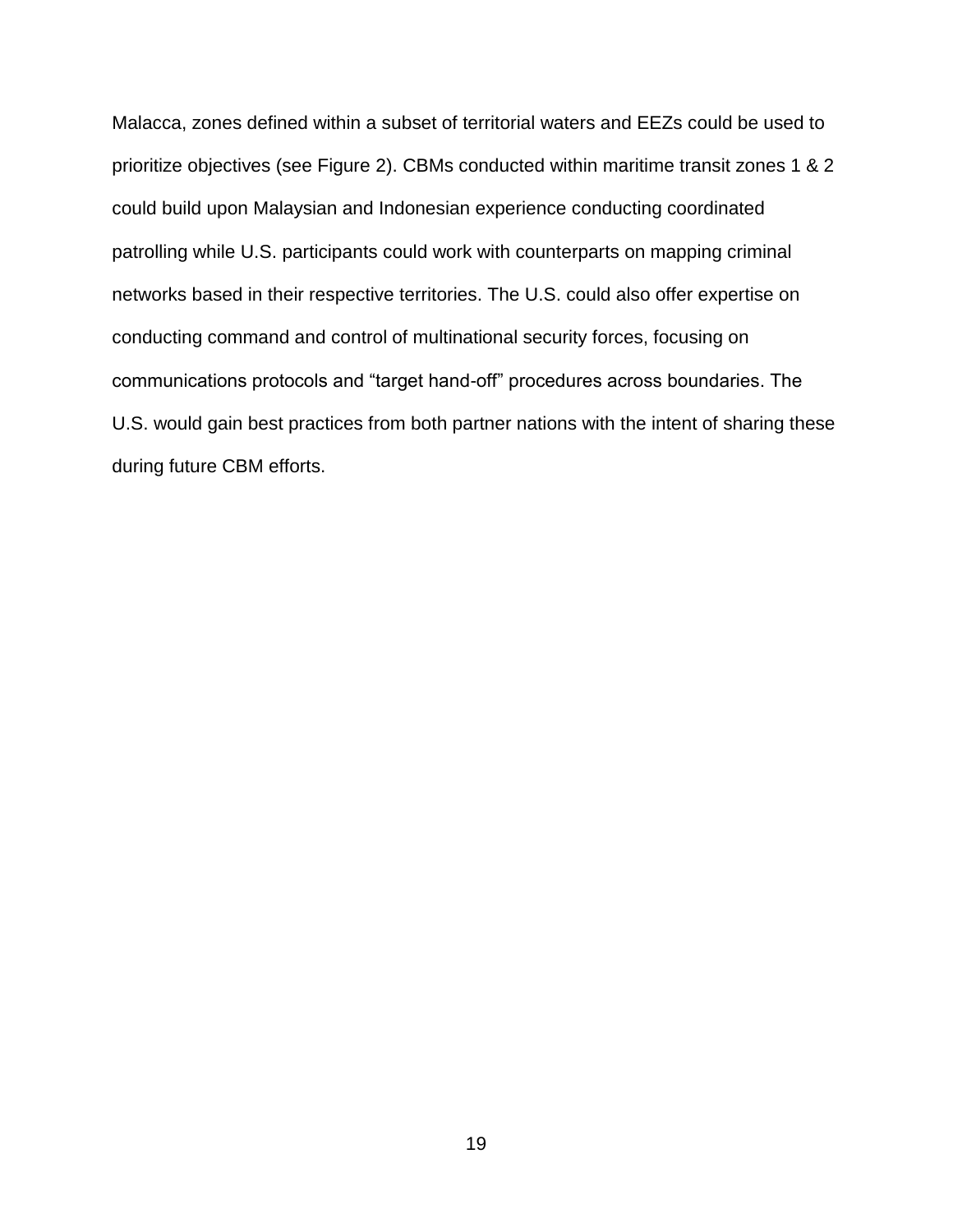

Figure 2. Maritime Transit Zones Projected Over IMB-PRC Map Depicting Piracy Events in 2015.<sup>23</sup>

Through coordinated planning with other partners, future CBM activities could leverage other areas of expertise to build capabilities. The standing CJTF (if created), would bring visibility of U.S. Title 22 activity (e.g., foreign military sales) via liaisons with diplomatic missions to littoral partner states, possibly synchronizing them with during scheduled CBM activities. For example, a scheduled multinational CBM between voluntarily "apportioned forces"—in this case Australia, Singapore, and Indonesia could focus across MTZs 2 and 4 (see Figure 2) on sensor fusion between Singapore aerostats and Australian submarines. Australian vessels could subsequently practice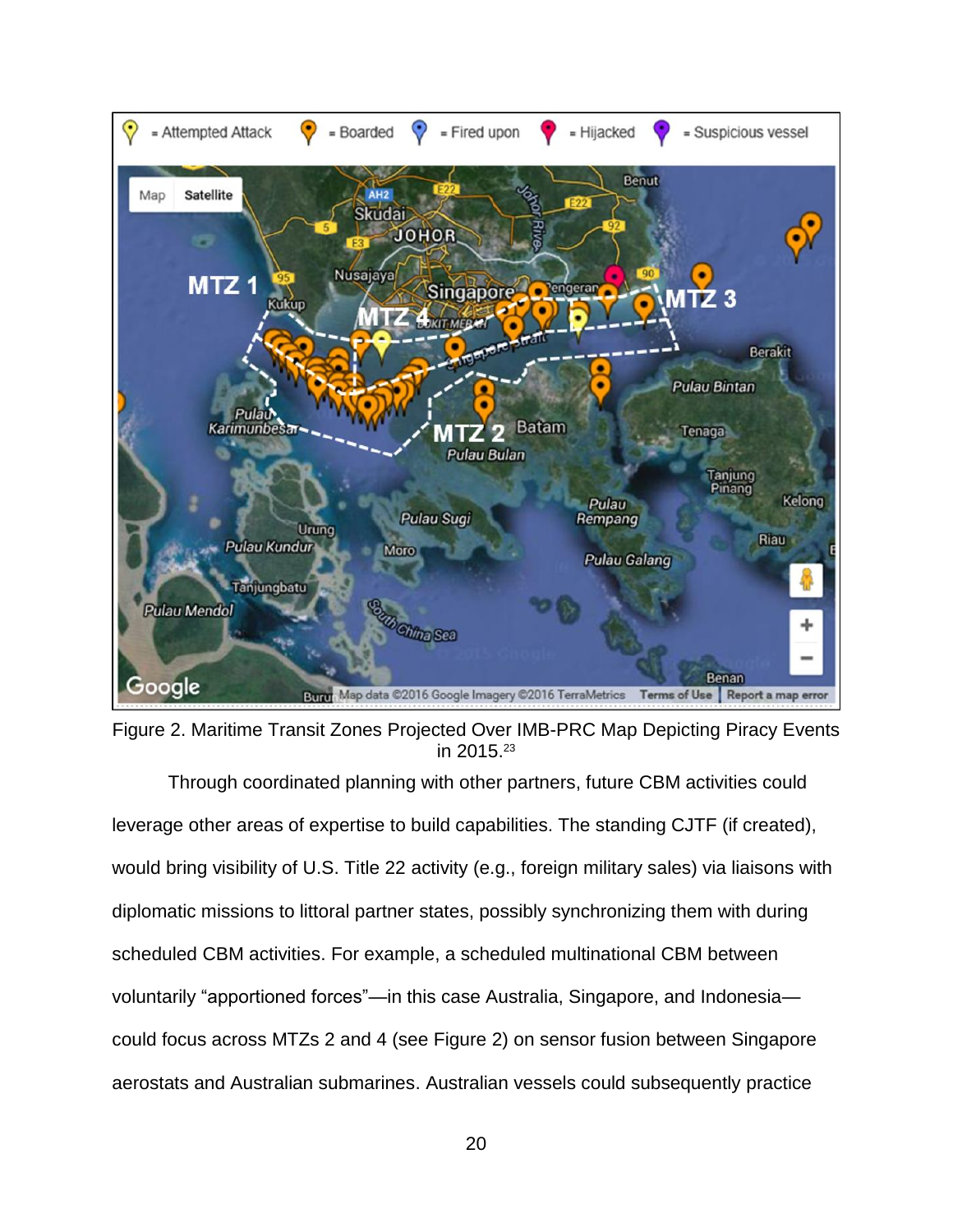hailing protocols with a new Indonesian vessel acquired from the U.S. conducting its sea trials.

As cooperation generates demonstrable success in creating persistent norms and enhanced interoperability, other countries with aligned interests in the region would seek to participate. Broadening of countries that voluntarily contribute assets to the collective pool would need to increase incrementally over extended periods. This approach consolidates gains by allowing adequate iterations of CBMs by the initial core participants to make norms persistent. In other words, after sufficient practice and refinement, participants codify standard operating procedures and protocols into established norms. The initial core participants will have achieved important consensus and buy-in. While additional participants may offer improvements, it would be up to the previous participants that shaped the norms to accept proposed adjustments. Such an approach also precludes countries interested in disrupting norms from obstructing progress by their early involvement.

One grasps the logic behind the approach by examining its converse. If the U.S., its allies, and partners extend invitations to CBM activities too broadly and too early to countries with interests diverging from reinforcing international order, chances increase for obstructionist behavior—even on efforts as simple as codifying technical procedures. Parties to the 2002 DOC manifested this behavior, with the PRC reversing the trend of cooperation by insisting that parties first adhere to all of the DOC's terms (despite its own deviations) before proceeding on creation of a binding Code of Conduct–the ultimate goal of the DOC. In this complex atmosphere of high politics, even simple technical confidence building measures become casualties.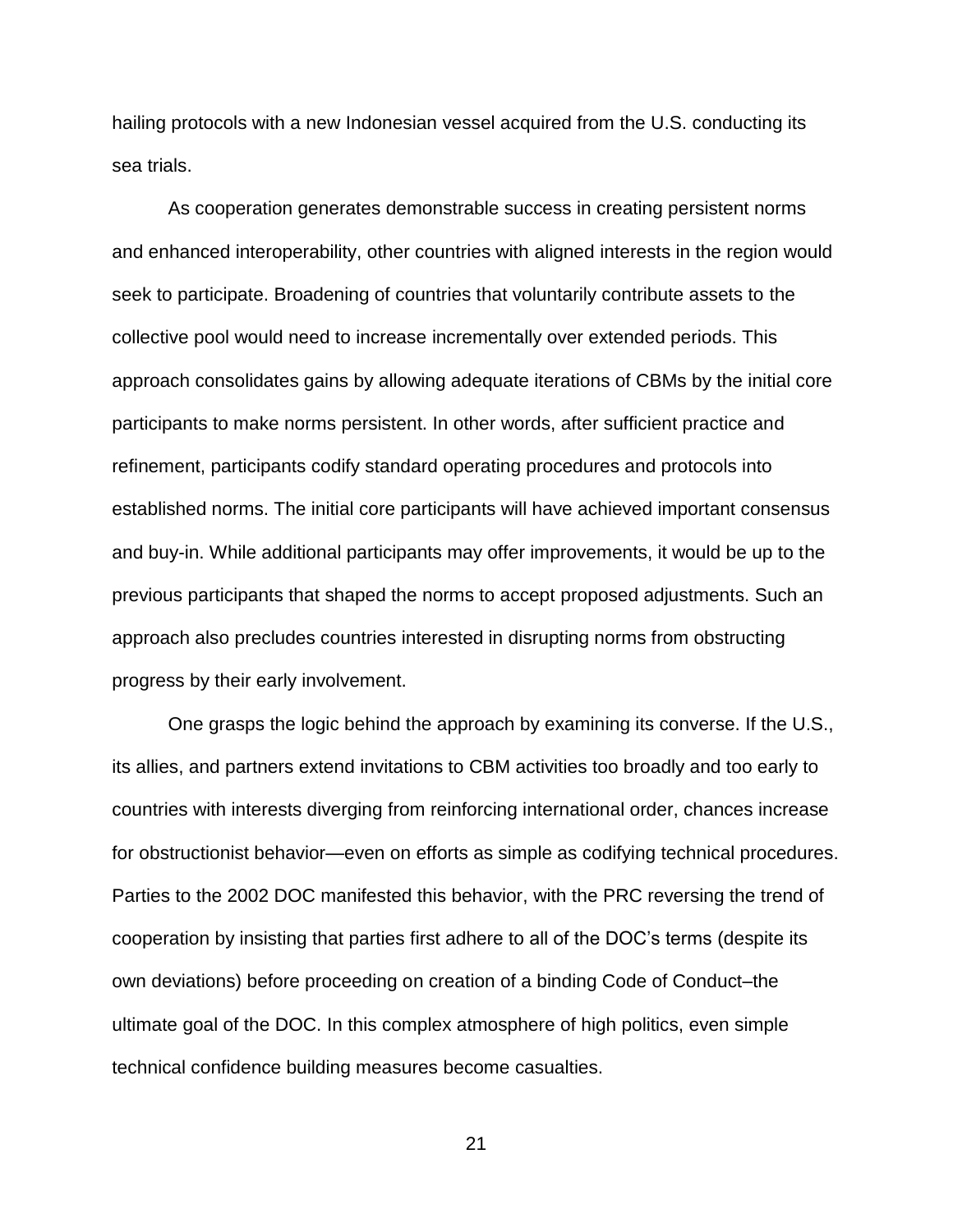### **Conclusion**

Confidence building measures succeed or fail to the degree that they improve transparency of intent during unplanned military encounters and joint endeavors. Transparency allows correct interpretation of actions by the parties involved, reducing fear and uncertainty. Reduced fear/uncertainty results in predictability—a condition that allows for deliberate decision making to prevail. At the macroscopic level of international relations, predictability between countries' respective militaries profoundly contributes to stability.

The magnitude of value countries can expect from military CBM activities depends upon interests at stake, as potential CBM outcomes are a function of interest alignment between the countries. Where state interests appear largely at odds and only narrowly aligned, participating militaries can only expect to improve communications and collectively refine procedures for avoiding or deliberately managing a crisis encounter. These expectations contrast dramatically with those of militaries enjoying broad alignment of interests, where CBM efforts deliver improved accommodation of complementary capabilities, collectively derived tactics and procedures, and enhanced confidence in partner military competence. Through successive iterations over time, these outcomes translate to militaries that enjoy genuine, mutual trust and respect.

To achieve outcomes of rehearsals developing into normalized behaviors, CBM efforts must meet a short list of prerequisites. The CBM activities must prove politically sustainable, in that they are based upon respect that includes sovereignty and that they equitably contribute to reinforcing multiple parties' aligned interests against internal or external threats. Collective efforts must create a framework to manage both current and future cooperation through CBM activities. Structures developed could include a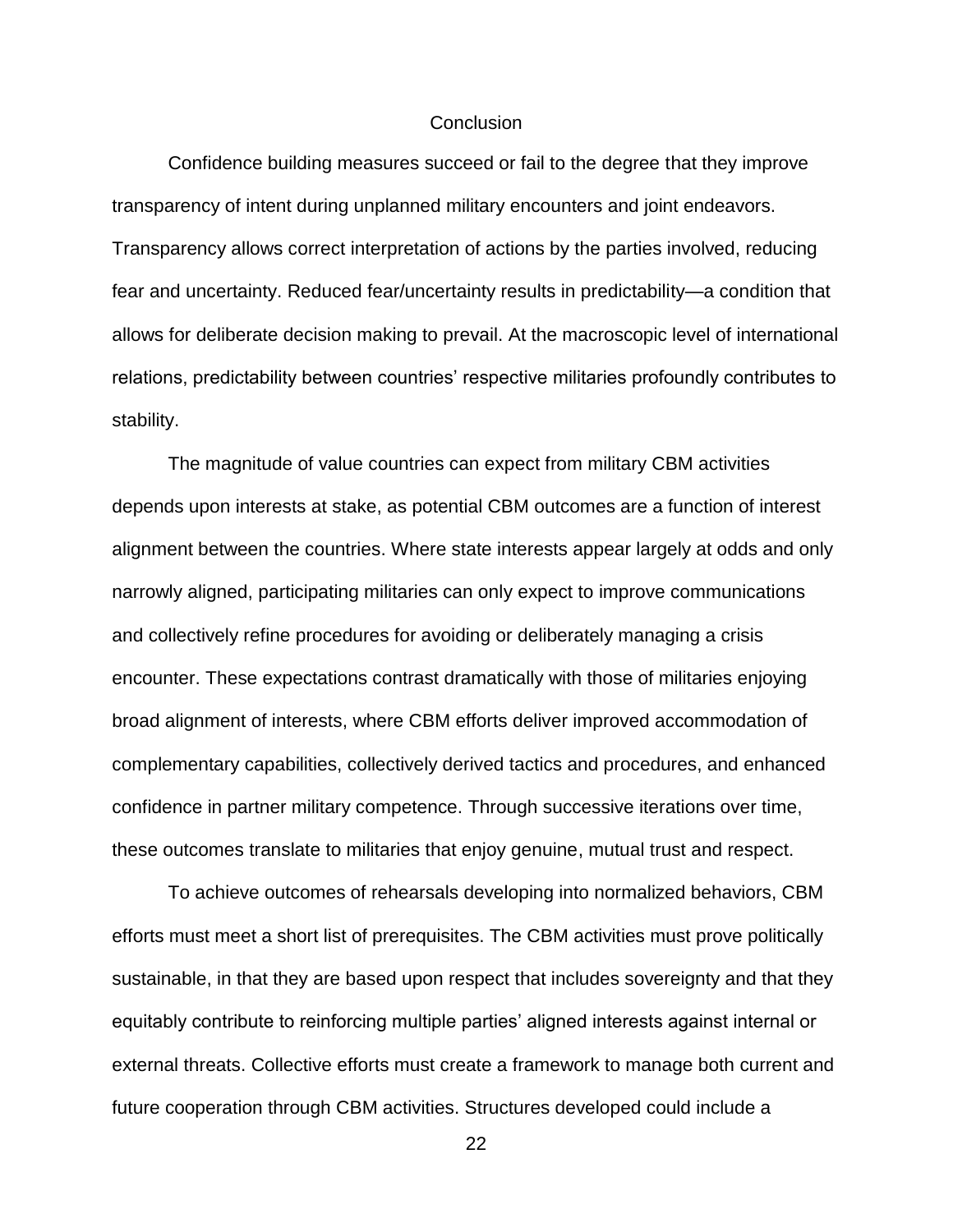standing CJTF from countries with capacity to sponsor one through which collective resources would be pooled and managed to greatest effect<sup>24</sup>. Finally, CBM activities must trend toward inclusivity by building on success. Norms established through multiple successful CBM iterations between a small number of partner militaries serve as a baseline for incrementally including other militaries.

Broadening the collective of military cooperation requires careful deliberation, but is ultimately essential for regional stability. Candidate countries for either core member status or earliest accession to CBM activities includes one whose military has very advanced capabilities, extensive capacity for partnership, and with whom the U.S. already possesses a baseline of interoperability—Japan. No one knows how complicated attitudes toward Japan run among East and Southeast Asian countries than the Japanese government. Unresolved issues stemming from Imperial Japanese conduct prior to and during World War II haunt its efforts to partner with some militaries in the region. Despite historical complexity, few militaries in the region have equivalent means to both uphold existing international law and the will to resist the gradual coercion practiced by the PRC recently to secure its territorial interests. Potential partners may find the timing to resolve grievances with Japan optimal, as it coincides with a fresh political perspective on collective defense by the Japanese government evident in their constitutional reinterpretation.

CBM efforts achieve predictability between proximate militaries essential to regional stability and will arguably do so with or without participation of the PRC. Including the PRC, however, dramatically improves prospects for lasting stability and increasing cooperation. Once preliminary rounds of CBM activities produce what can be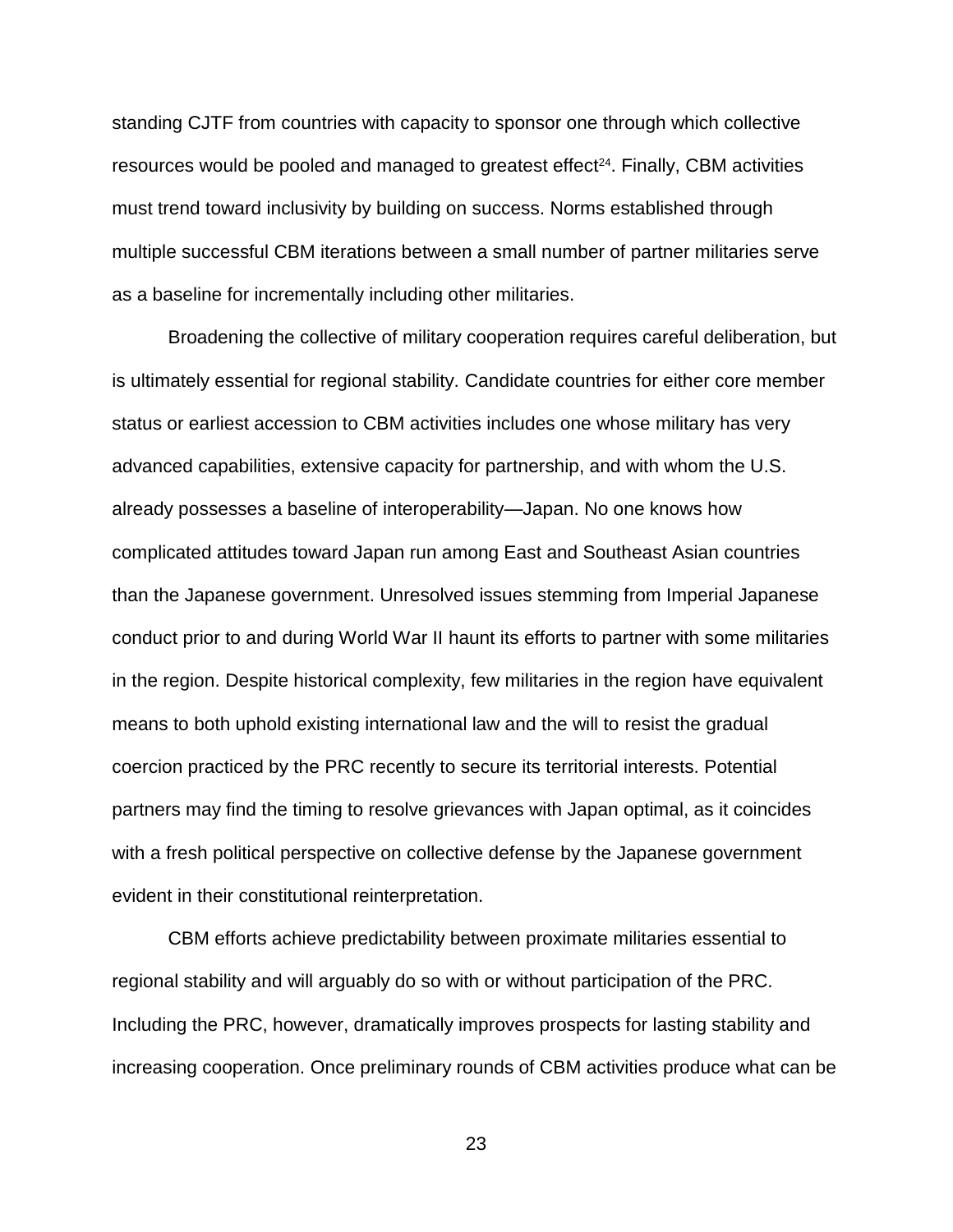considered multinational norms between a small number of militaries, the PRC must be invited to contribute to addressing non-traditional security threats in the SCS.

Since at least 2010, the PRC has transparently communicated its SCS interests and its intent to jointly cooperate on non-traditional security threats. Though it increasingly assumes risk of appearing bellicose in pursuing interests within the NDL, China consistently maintains a desire to "enhance exchanges and cooperation with naval task forces of other countries, and jointly secure international [sea lines of communication]<sup>"25</sup>. According to the IMB-PRC, the bulk of piracy incidents threatening SCS sea lanes occurred south of the NDL in 2015<sup>26</sup>—revealing data that open opportunities for China. Most notably, these include the opportunity for the PRC to demonstrate responsible partnership in regional security and to display teamwork based on respect of sovereignty without compromising its core interests elsewhere in the SCS.

Through CBMs, the U.S., its partners and allies in the region, and China stand to achieve narrowly aligned interests of what the PRC calls "the mechanisms of emergency notification, military risk precaution, crisis management and conflict control" <sup>27</sup>. Continual engagement provided by CBM activities allows for all parties to recognize where their interests align more broadly and, consequently, where they can expect more valuable outcomes. Without forcing ultimatums upon the PRC, these cooperative activities conceivably generate future opportunities "on the basis of mutual respect, equality, mutual benefit and all-win cooperation,"<sup>28</sup> to create a branch plan away from conflict in the South China Sea.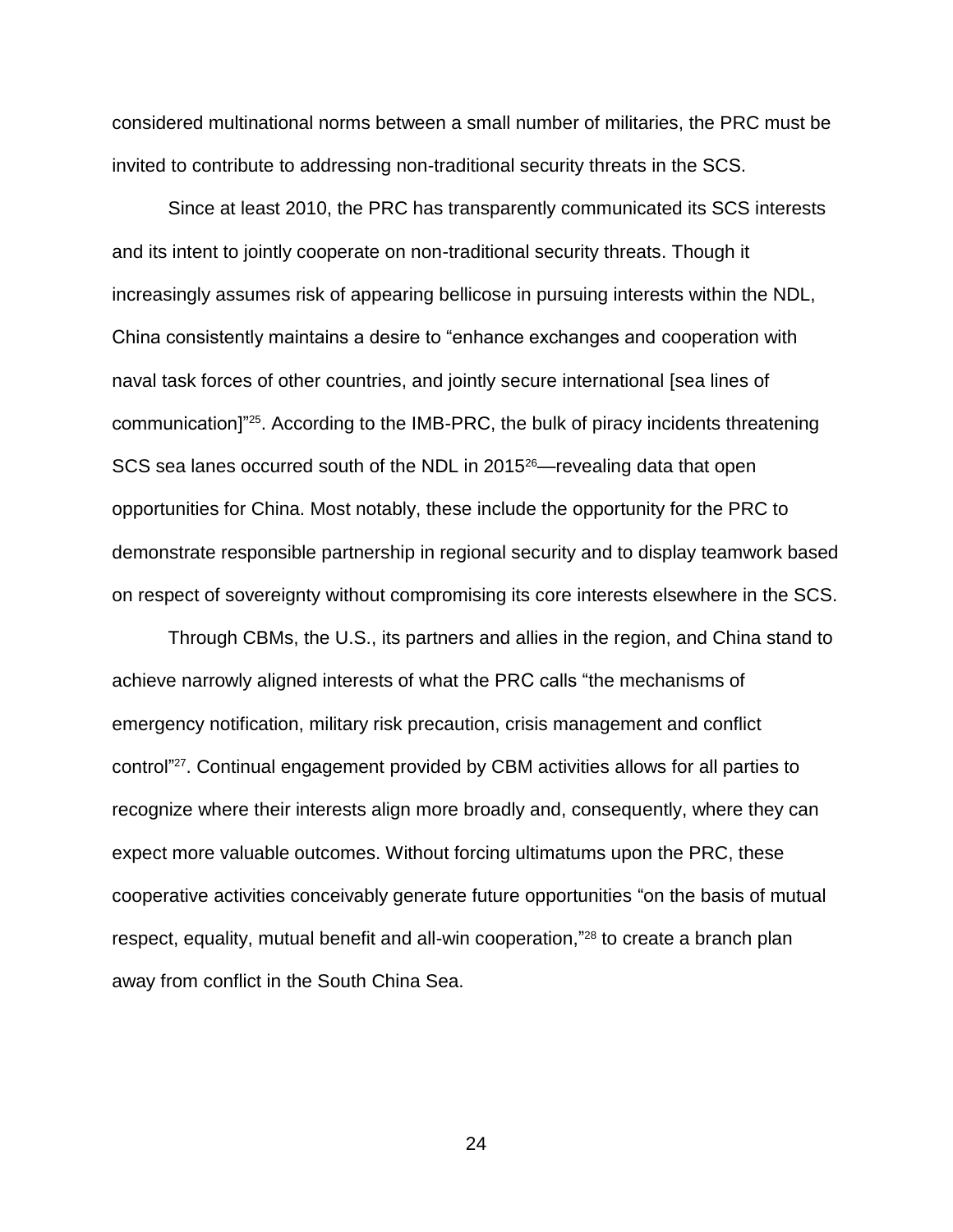### Endnotes

<sup>1</sup> Kaplan, Robert D. "The South China Sea is the Future of Conflict," *Foreign Policy*, no. 188 (September 2011): 76, 80, 82-85,

<http://search.proquest.com/docview/888030576?accountid=4444> (accessed February 11, 2016).

<sup>2</sup> David Lai, *Asia-Pacific: A Strategic Assessment* (Carlisle Barracks, PA: U.S. Army War College, Strategic Studies Institute, 2013), 5, <http://www.strategicstudiesinstitute.army.mil/pubs/display.cfm?pubID=1155> (accessed March 13, 2016).

 $3$  Ibid., 54-55.

4 Ibid., 17-18.

5 Ibid., 56.

6 Ibid., 13.

<sup>7</sup> Murray Hiebert, Phuong Nguyen, and Gregory B. Poling, "Perspectives on the South China Sea: Diplomatic, Legal, and Security Dimensions of the Dispute," *CSIS Reports* (Washington, DC: Center for Strategic and International Studies, 2014), 64, [http://csis.org/files/publication/140930\\_Hiebert\\_PerspectivesSouthChinaSea\\_Web.pdf](http://csis.org/files/publication/140930_Hiebert_PerspectivesSouthChinaSea_Web.pdf) (accessed February 11, 2016).

<sup>8</sup> Ibid.

<sup>9</sup> Office of the Secretary of Defense (OSD), *Annual Report to Congress: Military and Security Developments Involving the People's Republic of China 2014* (Washington, DC: U.S. Department of Defense, 2014), 38,

[http://www.defense.gov/Portals/1/Documents/pubs/2014\\_DoD\\_China\\_Report.pdf](http://www.defense.gov/Portals/1/Documents/pubs/2014_DoD_China_Report.pdf) (accessed February 11, 2016).

10 "Assertive Japan Poised to Abandon 70 Years of Pacifism," *CNN,*  <http://www.cnn.com/2015/09/16/asia/japan-military-constitution/> (accessed February 3, 2016).

<sup>11</sup> Robert M. Gates, U.S. Secretary of Defense, speech at  $10<sup>th</sup>$  Annual Shangri-La Security Dialogue, June 2011, [https://www.iiss.org/en/events/shangri%20la%20dialogue/archive/shangri](https://www.iiss.org/en/events/shangri%20la%20dialogue/archive/shangri-la-dialogue-2011-4eac/first-plenary-session-1fea/robert-gates-e986)[la-dialogue-2011-4eac/first-plenary-session-1fea/robert-gates-e986](https://www.iiss.org/en/events/shangri%20la%20dialogue/archive/shangri-la-dialogue-2011-4eac/first-plenary-session-1fea/robert-gates-e986) (accessed February 11, 2016).

<sup>12</sup> Barack Obama, "Remarks to the Australian Parliament," November 2011, [https://www.whitehouse.gov/the-press-office/2011/11/17/remarks-president-obama-australian](https://www.whitehouse.gov/the-press-office/2011/11/17/remarks-president-obama-australian-parliament)[parliament](https://www.whitehouse.gov/the-press-office/2011/11/17/remarks-president-obama-australian-parliament) (accessed November 16, 2015).

<sup>13</sup> Robert O. Work, U.S. Deputy Secretary of Defense, "The Third U.S. Offset Strategy and its Implications for Partners and Allies," public speech, Willard Hotel, Washington, DC, January 2015, [http://www.defense.gov/News/Speeches/Speech-View/Article/606641/the-third-us-offset](http://www.defense.gov/News/Speeches/Speech-View/Article/606641/the-third-us-offset-strategy-and-its-implications-for-partners-and-allies)[strategy-and-its-implications-for-partners-and-allies](http://www.defense.gov/News/Speeches/Speech-View/Article/606641/the-third-us-offset-strategy-and-its-implications-for-partners-and-allies) (accessed December 10, 2015).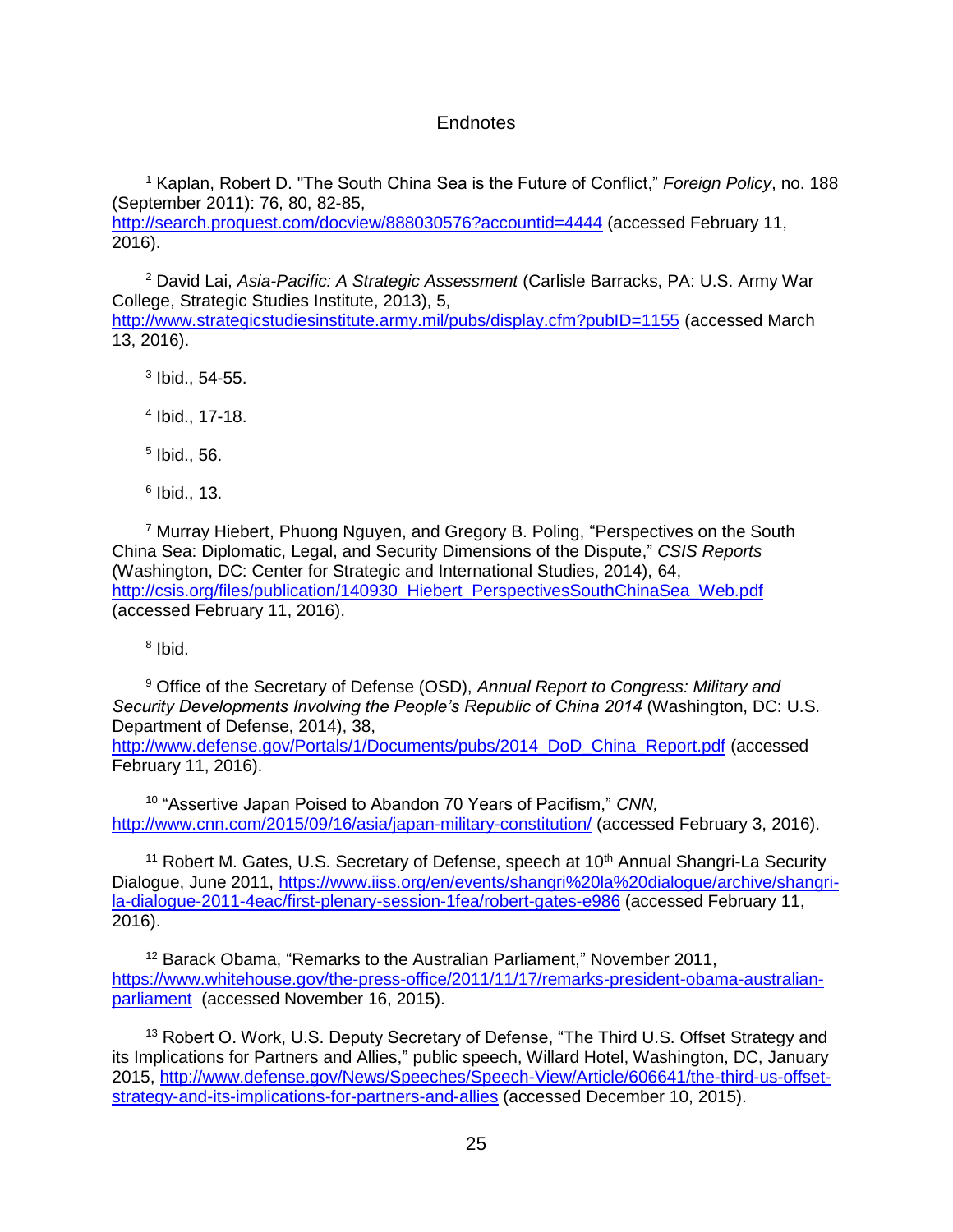<sup>14</sup> Colin Mason, *A Short History of Asia*, 3rd ed. (Basingstoke, UK: Palgrave Macmillan, 2014), 32-33.

<sup>15</sup> Shicun Wu and Keyuan Zou, eds., "Maritime Security in the South China Sea: Regional Implications and International Cooperation," *Corbett Centre for Maritime Policy Studies Series* (Farnham, UK: Ashgate, 2009), 81-98.

 $16$  Ibid.

<sup>17</sup> Michael Green et al., *Asia-Pacific Rebalance 2025: Capabilities, Presence, and Partnerships* (Washington, DC: Center for Strategic and International Studies, 2016), 198-207, [http://csis.org/files/publication/160119\\_Green\\_AsiaPacificRebalance2025\\_Web\\_0.pdf](http://csis.org/files/publication/160119_Green_AsiaPacificRebalance2025_Web_0.pdf) (accessed February 3, 2016).

 $18$  Ibid.

<sup>19</sup> The example institutions listed are the International Criminal Police Organization (or OCPI in French) with the full acronym OCPI-INTERPOL shortened in 1946 to INTERPOL [\(http://www.interpol.int/About-INTERPOL/Name-and-logo\)](http://www.interpol.int/About-INTERPOL/Name-and-logo); IMB-PRC is an acronym abbreviated from ICC IMB-PRC or International Chamber of Commerce's International Maritime Bureau Piracy Reporting Centre [\(https://icc-ccs.org/piracy-reporting-centre\)](https://icc-ccs.org/piracy-reporting-centre); ReCAAP is shorthand for Regional Cooperation Agreement on Combating Piracy and Armed Robbery against Ships in Asia with its 20 member countries including the PRC, created in 2004 and implemented in 2006 at a period where the PRC actively promoted cooperation against non-security threats in the SCS and elsewhere [\(http://www.recaap.org/AboutReCAAPISC.aspx\)](http://www.recaap.org/AboutReCAAPISC.aspx).

<sup>20</sup> Green et al., *Asia-Pacific Rebalance 2025: Capabilities, Presence, and Partnerships*, 199.

<sup>21</sup> Large tech companies including Google [\(http://www.dw.com/en/googles-plans-to-expand](http://www.dw.com/en/googles-plans-to-expand-internet-access-in-africa-is-about-the-data/a-16903897)[internet-access-in-africa-is-about-the-data/a-16903897\)](http://www.dw.com/en/googles-plans-to-expand-internet-access-in-africa-is-about-the-data/a-16903897) and Facebook [\(http://review.gemalto.com/post/facebooks-mission-to-connect-45-billion-people\)](http://review.gemalto.com/post/facebooks-mission-to-connect-45-billion-people) are increasingly opening internet access in previously inaccessible parts of the world, including the Western Pacific. [http://review.gemalto.com/post/6-initiatives-bringing-the-worlds-most-remote](http://review.gemalto.com/post/6-initiatives-bringing-the-worlds-most-remote-islands-online)[islands-online.](http://review.gemalto.com/post/6-initiatives-bringing-the-worlds-most-remote-islands-online) These articles were accessed February 11, 2016.

 $22$  Wu and Zou, "Maritime Security in the South China Sea: Regional Implications and International Cooperation," 124-125.

<sup>23</sup> International Chamber of Commerce International Maritime Bureau, *Piracy and Armed Robbery against Ships—Report for Period 1 January to 30 September 2015* (London: ICC International Maritime Bureau, 1992-2015), [https://icc-ccs.org/piracy-reporting-centre/request](https://icc-ccs.org/piracy-reporting-centre/request-piracy-report)[piracy-report](https://icc-ccs.org/piracy-reporting-centre/request-piracy-report) (accessed January 17, 2016).

<sup>24</sup> U.S. Pacific Command (USPACOM) presents a logical choice of sponsor, with either a subordinate command taking on dual-hatted responsibilities of a sub-unified command or a service component command such as U.S. Army Pacific Command (USARPAC) assuming this role.

<sup>25</sup> *China's Military Strategy* (Beijing: Foreign Languages Press, May 2015), 24.